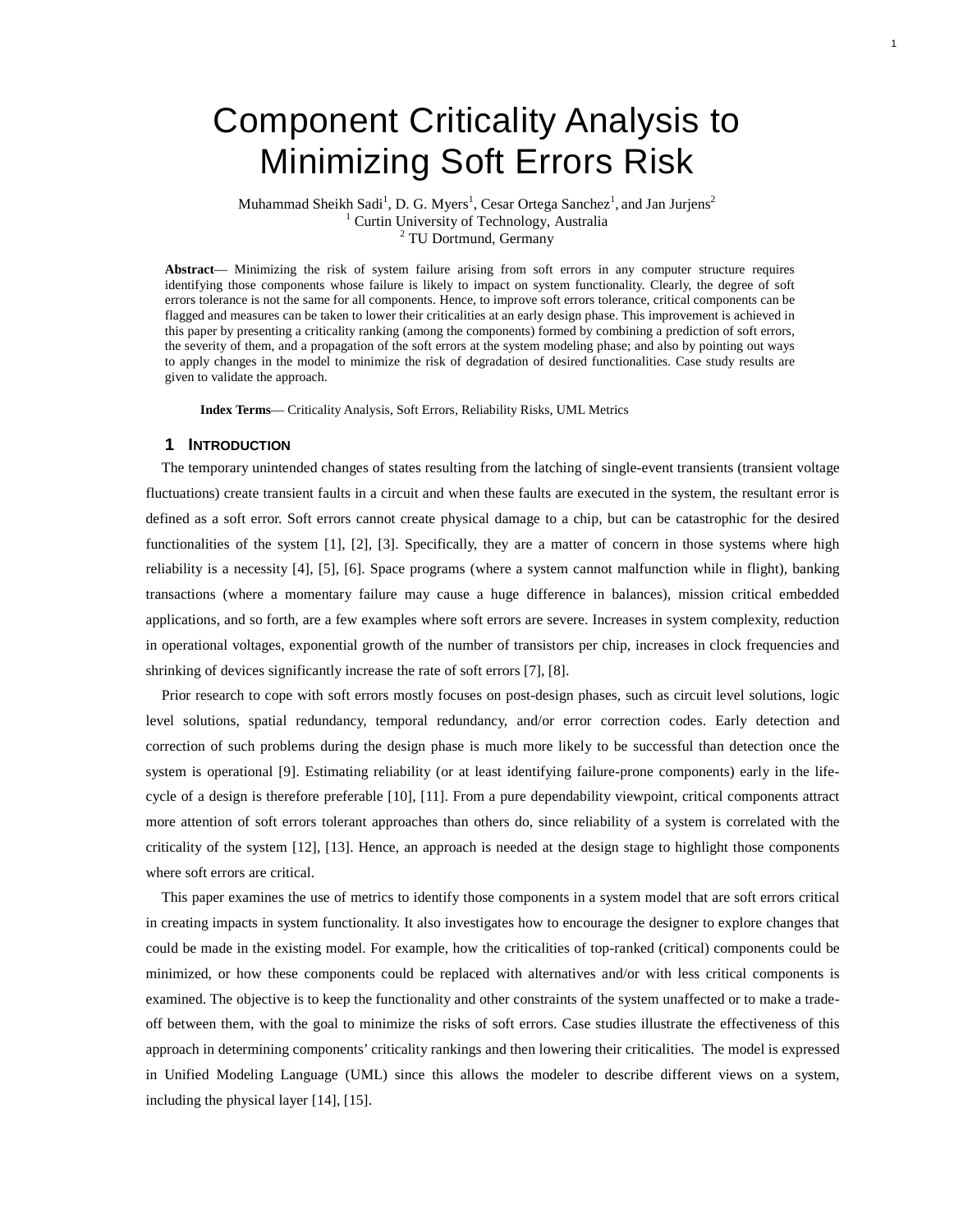The paper is organized as follows. Section 2 describes related work. Section 3 outlines the methodology to measure and reduce components criticality employed in this research. This methodology is applied to a real-life case study in Section 4. Section 5 discusses the results obtained. Finally, in Section 6, conclusions and recommendations for future extensions are discussed.

# **2 RELATED WORK**

Software based approaches to tolerate soft errors include redundant programs to detect [16], [17], [18], [19] and/or recover from the problem [20], duplicating instructions [21], [22], task duplication [23], dual use of super scalar data paths [24], and Error detection and Correction Codes (ECC) [25]. Chip level Redundant Threading (CRT) [16] used a load value queue such that redundant executions can always see an identical view of memory. Although the load value queue produced an identical view of memory for both leading and trailing threads, integrating this into the chip multiprocessor environment requires significant changes. In [17], the authors described the concept of sphere of replication in aiding the design and discussion of fault tolerant Simultaneously and Redundantly Threaded (SRT) processors. The parts of the computer system that fall outside the sphere are not replicated and must be protected by other means such as information redundancy. AR-SMT (Active-stream/Redundant-stream Simultaneous Multithreading) [18] increases the memory requirement and bandwidth pressure two times, since both threads required accessing the cache and individual memory. Doubling the memory may stress the memory hierarchy and degrade performance. Walcott et al. [26] used redundant multi threading to determine the architectural vulnerability factor, and Shye et al. [27] used process level redundancy to detect soft errors. In redundant multi threading, two identical threads are executed independently over some period and the outputs of the threads are compared to verify the correctness. EDDI [21], and SWIFT [22] duplicated instructions and program data to detect soft errors. Both redundant programs and duplicating instructions create higher memory requirements and increase register pressure. Error detection and Correction Codes (ECC) [25] adds extra bits with the original bit sequence to detect error. Using ECC to combinational logic blocks is complicated, and requires additional logic and calculations with already timingcritical paths.

Hardware solutions for soft errors mitigation mainly emphasize circuit level solutions, logic level solutions and architectural solutions. At the circuit level, gate sizing techniques [28], [29], [30] increasing capacitance [31], [32], resistive hardening [33] are commonly used to increase the critical charge (Qcrit) of the circuit node as high as possible. However, these techniques tend to increase power consumption and lower the speed of the circuit. Logic level solutions [34], [35], [36] mainly propose detection and recovery in combinational circuits by using redundant or self-checking circuits. Architectural solutions mainly introduce redundant hardware in the system to make the whole system more robust against soft errors. They include dynamic implementation verification architecture (DIVA) [37], and block-level duplication used in IBM Z-series machines [38]. DIVA [37] in its method of fault protection assumed that the checker is always correct and it proceeds using the checker's result in case of a mismatch. So, faults in the checker itself must be detected through alternative techniques.

Hardware and software combined approaches [39], [40], [20], [41], [23], [42], [43] use the parallel processing capacity of chip multiprocessors (CMPs) and redundant multi threading to detect and recover the problem. Mohamed et al. [41] shows Chip Level Redundantly Threaded Multiprocessor with Recovery (CRTR), where the basic idea is to run each program twice, as two identical threads, on a simultaneous multithreaded processor. One of the more interesting matters in the CRTR scheme is that there are certain faults from which it cannot recover. If a register value is written prior to committing an instruction, and if a fault corrupts that register after the committing of the instruction, then CRTR fails to recover from that problem. In Simultaneously and Redundantly Threaded processors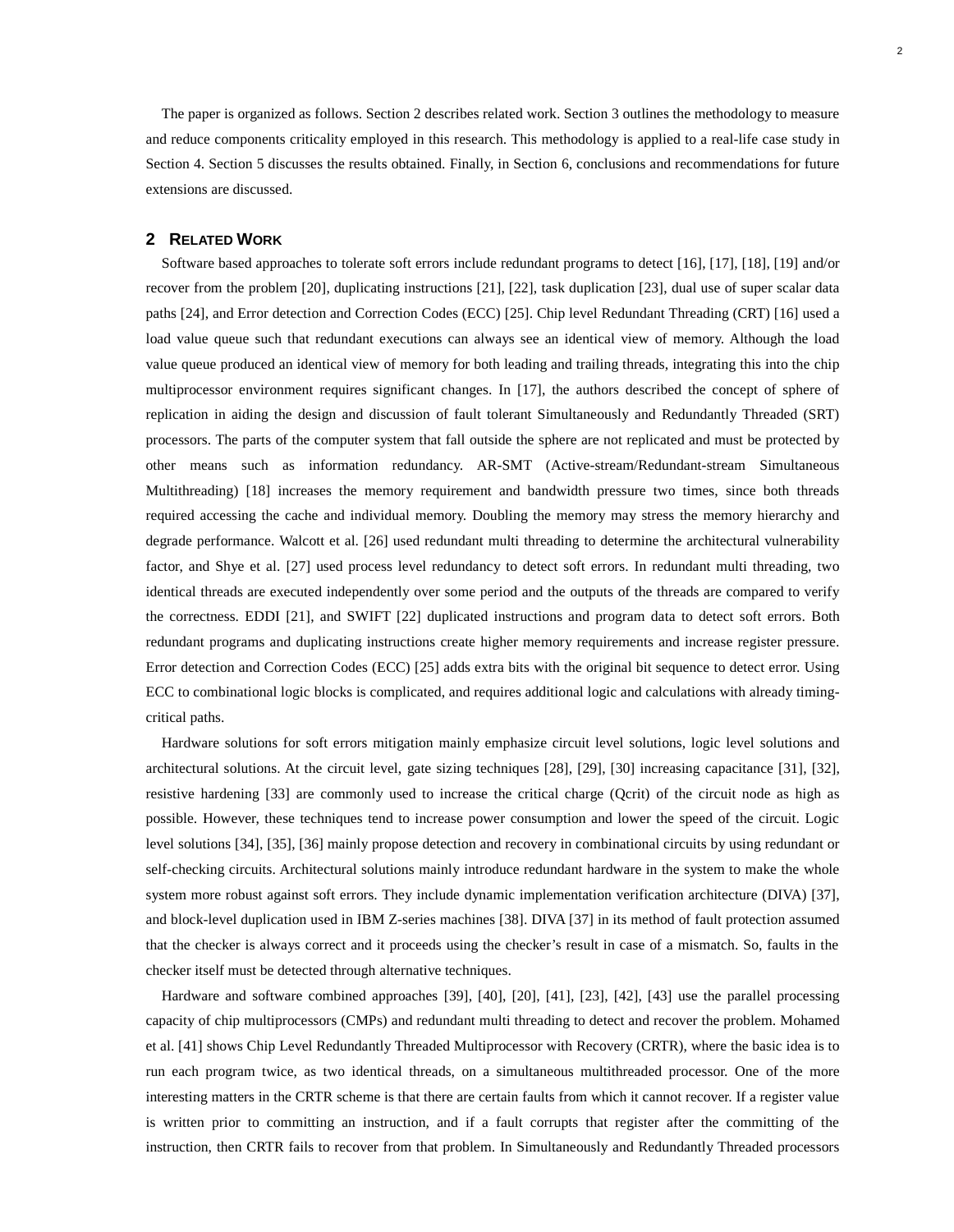with Recovery (SRTR) scheme [20], there is a probability of fault corrupting both threads since the leading thread and trailing thread execute on the same processor. Others [40], [23], [42], [43] have followed similar approaches. However, in all cases the system is vulnerable to soft error problems in key areas. In software-based approaches, the complex use of threads presents a difficult programming model. In hardware-based approaches, duplication suffers not only from overhead due to synchronizing duplicate threads, but also from inherent performance overhead due to additional hardware. Moreover, these post-functional design phase approaches can increase time delays and power overhead without offering any performance gain.

Few approaches [44], [45] dealt with the static complexities of the system as a risk assessment methodology to minimize the risks of faults. McCabe [46] introduced Cyclomatic complexity, which is measured based on program graphs. However, these static approaches do not deal with the matter of how a module functions in its executing environment. A fault may not manifest itself into a failure if never executed. Cortellessa et al. [9], and Yacoub et al. [13] defined dynamic metrics that include dynamic complexity and dynamic coupling metrics to measure the quality of software architecture. To assess the severity of the components they have defined only three levels of system failure. However, in real life scenarios, only three severity levels are not sufficient to represent several possible failure modes. Criticality analysis at the sub-system level along with failure Mode and Effect Analysis (FMEA) is also becoming popular in fault tolerant research. A few common methods for assessing criticality in FMEA are Risk Priority Number (RPN) [47], the MIL\_STD 1629A Criticality Number ranking [48], and the multi-criteria Pareto ranking [49]. However, difficulties in calculating failure rate values or probability of failure make Criticality Number ranking, and the multi-criteria Pareto ranking unpopular to researchers. Sherer [50] has shown a risk assessment methodology by measuring the consequences of errors in different modules. However, the high complexity of the method in real-life applications makes it obsolete. Moreover, the method is applied at the later stages of the system design, which can mean a huge cost increase.

# **3 A METHODOLOGY TO MEASURE AND REDUCE COMPONENT'S CRITICALITY**

Complexity is taken as a measure of the likelihood of a component to be affected by soft errors. Severity of failure of components is taken as a measure of the impact of a system's functionality being affected by a component suffering a soft error. The methodology presented here is to measure the complexity and severity of each component, plus the propagation of soft errors from that component, and then take the product as a measure of criticality. The model is examined by refactoring to lower component criticality by maintaining constraints. The details of these steps are outlined as follows.

#### **3.1 Measuring the Complexities of the Components**

There is a correlation between the likelihood of faults/errors/failures and the complexity of a system [12], [51]. The more complex the component, the greater the probability is of fault/error/failure proneness. Complexity analysis does not measure the impact of components in system functionality, but it shows the rank of likelihood of having faults/errors/failures among the components. Complexity is measured, in this paper, by an assessment of Execution Time (ET) during simulation and Message-In-and-Out frequency (MIO).

#### 3.1.1 Execution Time during Simulation

The Failure-In-Time (FIT) of a system due to soft error is proportional to the fraction of time in which the system is susceptible to soft error if the circuit type, transistor sizes, node capacitances, temperature etc. are kept at constant [52]. Hence, the fractional time that a component uses in the execution of a system can flag the error proneness of that component. Using ET during simulation to measure a component's complexity is a novel approach. Components are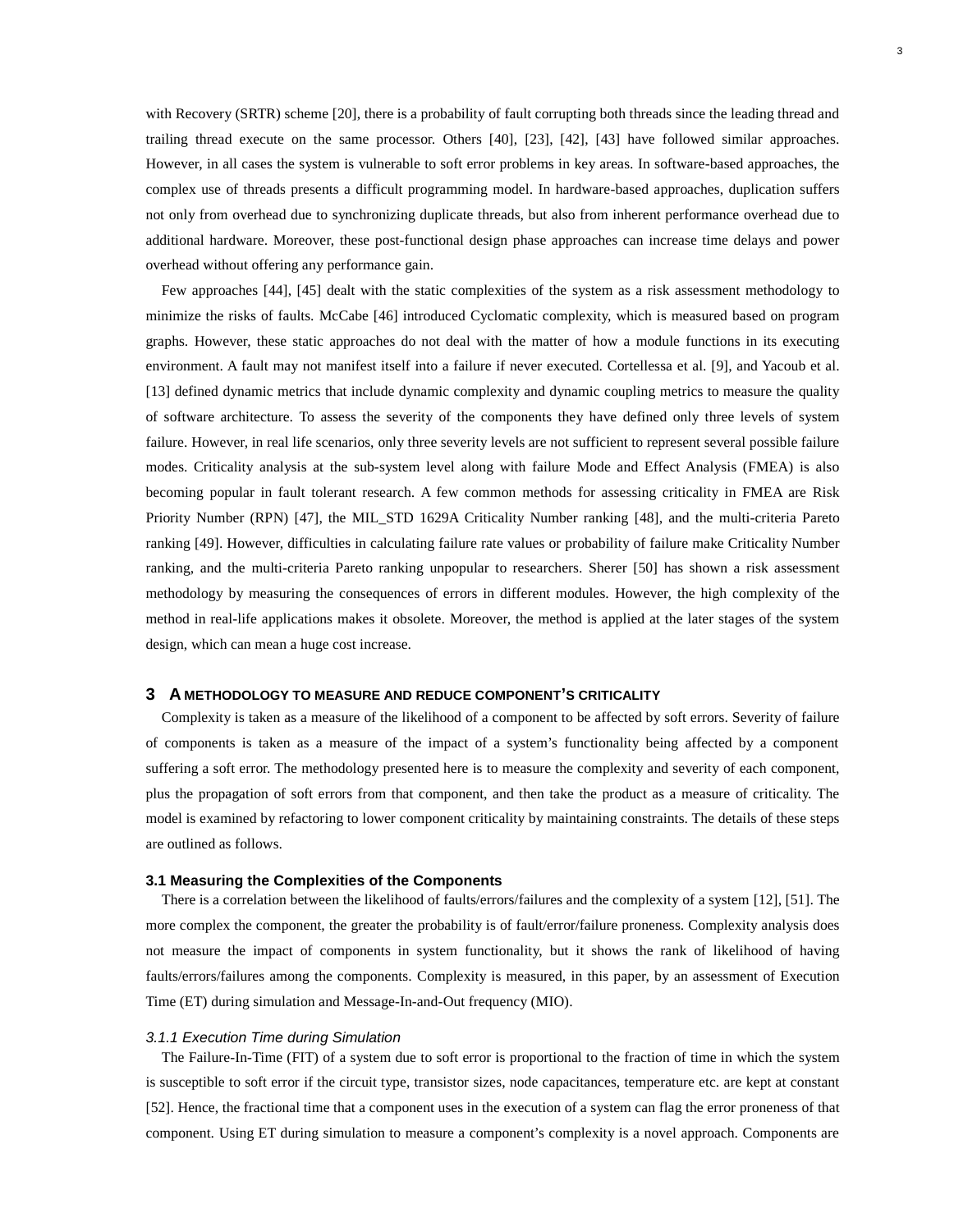executed for a specific operation. Users can specify any operation that seems to be involved with all components. The longer duration to perform the selected operation implies that the component is being used more frequently and/or that it is experiencing many state changes. A soft error occurs at any access point of these components can spread towards all communicating components through the large number of behavioural linkages until the soft error affected component remains in execution. Hence, the likelihood of soft error may be increased if the component takes a longer ET. The calculated components' ET from the system model will flag the relative ET variations among the components. Hence, it is not a matter of concern how small the figure is but the relative ET variation will be used as one of the parameters of their complexity ranking. The method of measuring ET during simulation (to perform an operation by a component) can be shown as follows. Component state S is a function of time: S (t) where t denotes time. An external function F () is required to be executed to perform the operation F (S (t<sub>i</sub>))  $\rightarrow$  S (t<sub>i</sub>)): where S (t<sub>i</sub>) is the state of a component at  $t_i$  and S  $(t_j)$  is the state of that component at  $t_j$ . Hence, ET, to execute the function F () that changes the state of the pth component from  $S(t_i)$  to  $S(t_i)$ , is:

$$
ET_p (F(S(t_i)) \to S(t_j)) = \sum_{j=1}^n d_{pj}
$$
 (1)

Where n is the total number of state changes in the pth component's behaviour execution and  $d_{pi}$  is the duration in the jth slot of changing states of pth component. Since UML does not specify how to simulate the architecture models, Rational Rhapsody [53] is used to gain execution data via simulation. The model is executed in tracing mode. Several tracing commands are used to execute the model. The state transition times for the components are saved to a log file. At the end of the simulation, that log file is analyzed to calculate the total ET of the components to perform a selected operation. In the execution time calculation, when a component communicates with other components, every slot of time taken by itself and in all in-between events on the way of communication till the message (In UML models, components communicate with each other by message passing) is received by the other end is taken into account. The time trace commands used in the executed UML models return each slot of time along the way of message passing; hence, communication time is also taken into account in this calculation.

## 3.1.2 Message-In-and-Out Frequency

In a model-based system, components are often interdependent. Hence, a failure or error can easily propagate to other components. The malfunctioning behaviour of a component in a highly interdependent design cannot be easily isolated. Therefore, this dependence is considered a valuable measurement for both "a posteriori" and "a priori" analysis [54]. A posteriori analysis is conducted to trace those design aspects that were more likely to produce errors and hence correlate errors with design quality metrics. A priori analysis makes use of this dependence measurement to assess the reliability of designs in an early development phase. This paper accepts a priori analysis, since it saves both cost and time. In a system model, components communicate with each other by messages passing among them. Number of messages from and to a component shows the measure of dependence with other components. Components with more dependence could easily manifest themselves into a failure of the system because services of these components are frequently accessed by other components [13].

To figure out this fault proneness, a component's Message-In-and-Out frequency (MIO) which is the ratio of number of messages from and to a component in a scenario and total number of messages in that scenario is calculated. More specifically, a component with higher Message-In-and-Out frequency (MIO) is more likely to cause changes in the whole system if there arise any architectural or behavioral change in that component. Define  $MIO_{i_k}$  as the MIO for ith component in kth scenario. M  $_{\text{(ii)}}$  is the message between component i and component j (where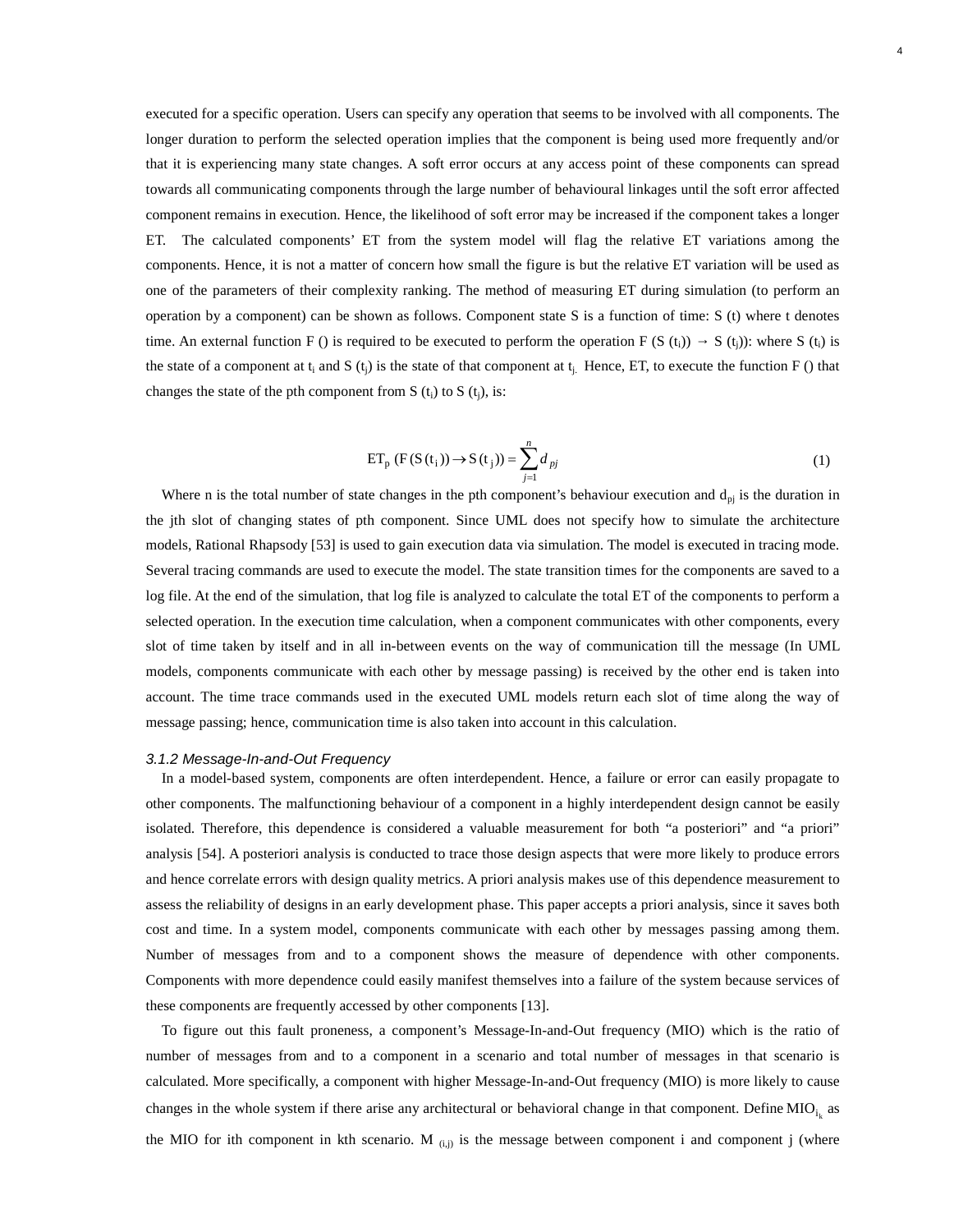$j=1,...,m$ ,  $i \neq j$ , and m is the number of messages from ith component to other components) in kth scenario, and  $n_k$ is the total number of messages, communicating among all the components, in that scenario. Then, MIO<sub>i</sub> can be derived as shown in (2).

MIO 
$$
\iint_{i_k} = \frac{\sum_{j=1}^{m} M_{(i, j)} |i \neq j|}{n_k}
$$
 (2)

For each component, Total MIO (TMIO) in all possible different scenarios can be calculated using (3). TMIO for ith component is:

$$
TMIO_i = \sum_{k=1}^{n'} P(Sc_k)MIO_{i_k} .
$$
 (3)

Where  $n'$  is the total number of scenarios in the system,  $P(Sc_k)$  is the probability of kth Scenario in that system, and  $MIO_{i_k}$  is the MIO for ith component in kth scenario.

## 3.1.3 Overall Complexity

The Overall Complexity of the ith Component  $(OCC_i)$  is the summation of different complexity factors for that component. The equation to derive  $\mathrm{OCC}_i$  is shown in (4).

$$
OCC_i = ET_i + TMIO_i \tag{4}
$$

Where  $ET_i$  and TMIO<sub>i</sub> are Execution Time, and Message-In-and-Out frequency for the ith component. Since,  $ET_i$ and  $TMIO<sub>i</sub>$  are independent on each other,  $OCC<sub>i</sub>$  is calculated using the summation of these two factors.

## **3.2 Measuring the Severity of Failure of Components**

A single soft error in a particular component could have a greater effect than multiple soft errors in another, or a set of, components. For this reason, the effects of soft errors in the whole system need to be analyzed by injecting transient faults (which will create soft errors if activated) into each component. These results are merged with the component's complexities to obtain a better measure of their impact on system if they are affected by soft errors. The severity of failures of components and messages is determined by the Failure Mode and Effects Analysis (FMEA) method [48]. FMEA is a procedure for the analysis of potential failure modes within a system by classifying severity or determination of the failure's effect upon the system. FMEA is an analysis technique that facilitates the identification of potential problems in the design or process by examining the effects of lower level failures [55]. Failure causes are any errors or defects in the process, design, or item. Effects analysis refers to studying the consequences of those failures. The FMEA determines, by failure mode analysis, the effect of each failure and ranks each failure according to the severity of a failure effect. Hosseini et al. [56] suggested evaluation criteria and a ranking system for the severity of effects for a design FMEA as shown in Table 1. Transient faults were injected at each component, into one bit at a time. The reason is that transient faults change the value of one bit at a time and the probability of changing two bits and/or two faults are almost zero. The test is done in simulation mode of the UML model. The 'Rhapsody Developer' tool is used for simulating the model. The fault injection is made by changing one bit of the parameter value, or anywhere in code or in the parameter name. For example, if the correct value of parameter 'x' is '7' then '7' can be changed to '8' or '9' or any other combinations. The parameter name 'x' can be changed to 'y', 'v', or any other combinations. The combinations can be generated as follows. The ASCII value of character 'x' is 58 in hex and 0111010 in binary. Therefore, changing one bit is possible in any of the six bits that will in turn generate a different character in each case. Similarly, the faulty combinations for the parameter value (the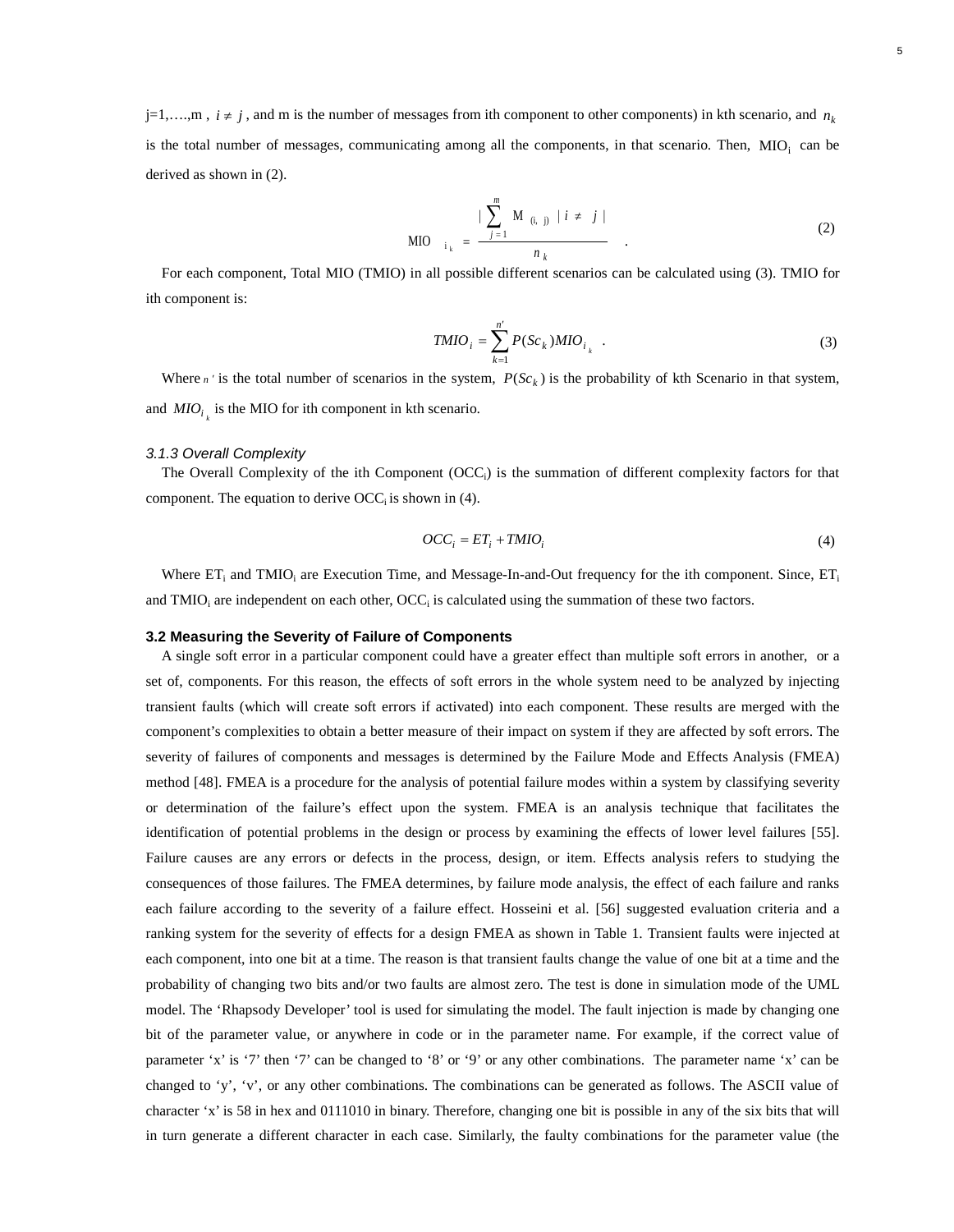binary value of '7' is 000111) can be generated. The effects in the overall system are analyzed by the FMEA method. To validate the analysis results, several tests (three to five) are done for each component and the average integer (floor) value is taken as the resultant rank of severity. If in first three cases, the effects are almost the same then the test is terminated. The effect in the system functionality is evaluated manually by FMEA. Failure modes are classified into one of the ten categories as shown in Table 1. To analyze the cause and effect of the failure in the system better, domain expertise is required. Hence, the system is studied in detail before performing severity analysis.

| Linguistic Terms for Severity of<br>a Failure Mode | Rank           |
|----------------------------------------------------|----------------|
| Hazardous                                          | 10             |
| Serious                                            | 9              |
| Extreme                                            | 8              |
| Major                                              | 7              |
| Significant                                        | 6              |
| Moderate                                           | 5              |
| Low                                                | 4              |
| Minor                                              | 3              |
| Very minor                                         | $\overline{2}$ |
| No effect                                          |                |

TABLE 1 EVALUATION CRITERIA AND RANKING SYSTEM OF FMEA

# **3.3 Measuring Propagation of Soft Errors from the Components**

Before measuring the component's propagation of soft errors, the component's complexity and severity are multiplied together to measure their combined impact (if there is any soft error) on the whole system. Measuring the propagation of soft errors refines this impact to obtain a clearer picture of the impact or criticality of each component. The method of measuring the propagation of soft errors is shown in Fig. 1, which is a scenario of a system model showing three components:  $C_1$ ,  $C_2$ , and  $C_3$ .



Fig. 1. An Example Scenario of a System Model to Measure the Propagation of Soft Errors

ENV denotes the environment communicating with the system. The product of complexity and severity of these three components are se<sub>1</sub>, se<sub>2</sub>, and se<sub>3</sub> respectively. In Fig. 1,  $x_1, \ldots, x_{10}$  indicate the severity in corresponding messages where indexing is made according to their time of occurrences in the whole scenario. Soft errors may be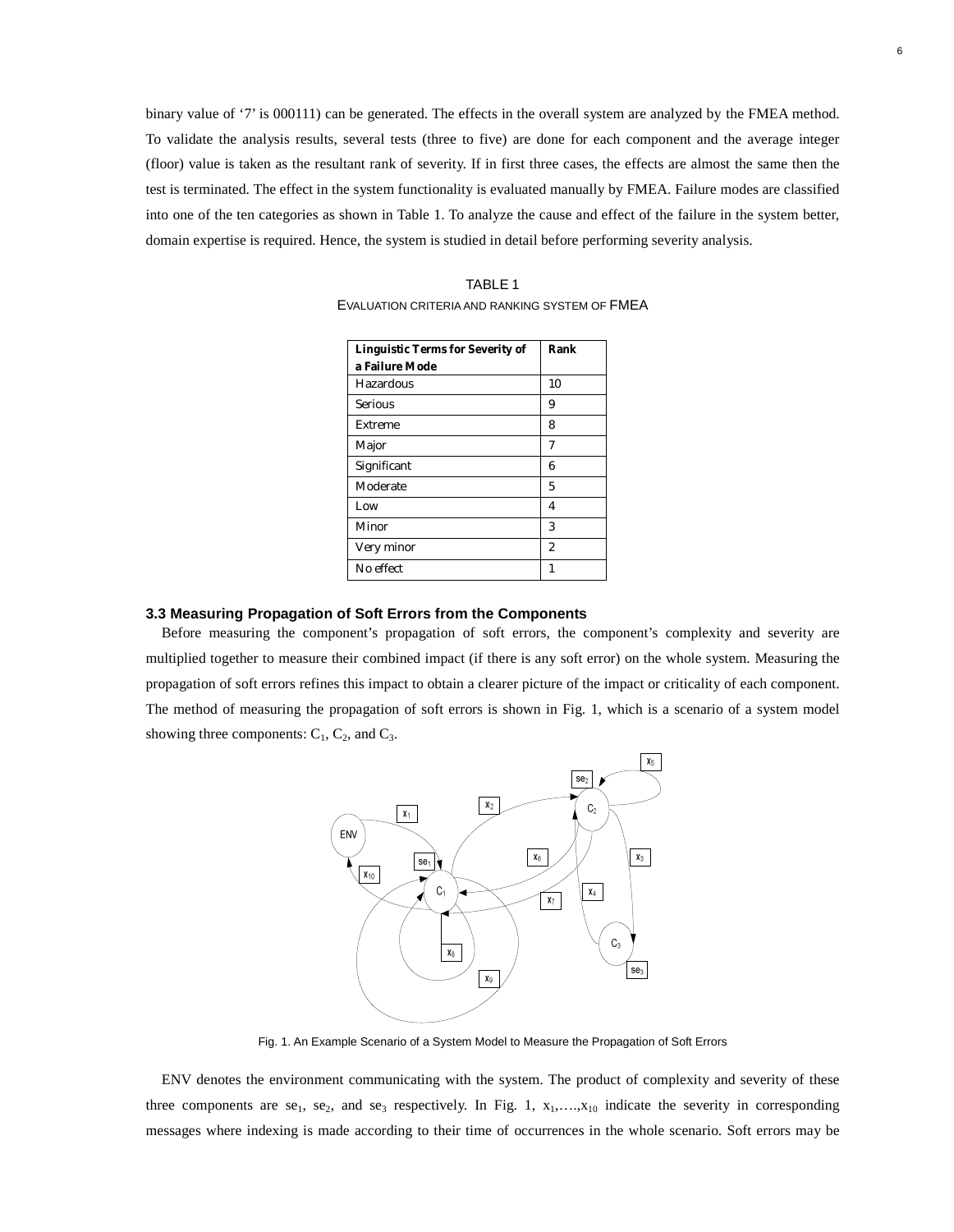propagated via message communication. The propagation of soft errors from or in the environment is not considered. To measure soft errors propagation through message passing involves finding the increase in the level of consequences of each message. A soft error in  $C_1$  (before it passes a second message) sees an increase in level of consequences in  $C_2$  to se<sub>1</sub>x<sub>2</sub>, since soft errors may propagate from  $C_1$  to  $C_2$  through the passed message.

After passing the 2nd message, there is an increase in level of consequences in  $C_2$ :  $s_1x_2$  and after passing the 3rd message, there is an increase in level of consequences in  $C_3$ :  $se_1x_2se_2x_3$ .

Similarly, after passing the 9th message, there is an increase in the level of consequences in  $C_1$ :  $se_1x_2se_2x_3se_3x_4se_2x_5se_2(x_6+x_7)se_1x_8se_1x_9$ 

The total Consequences (CON) in the system can be defined as  $CONC_{1}$  (=  $se_1x_2se_2x_3se_3x_4se_2x_5se_2(x_6+x_7)se_1x_8se_1x_9$ 

If the soft error occurs in  $C_1$  within the 2nd and 8th messages then the consequences ( $CONC_{1_2}$  =  $se_1x_8se_1x_9$ ) can be propagated in the system after passing the 8th message.

If the soft error occurs in  $C_1$  after passing the 8th message then the consequences ( $CONC_{1_3}$  = se<sub>1</sub>x<sub>9</sub>) can be propagated in the system with the 9th message. If there is any indefinite conditional loops and number of iterations (at the exit time from the loop) is q then total consequence will be multiplied by q.

In the same way, if soft errors occur in  $C_2$ , and/or in  $C_3$  then the increase in level of consequences can be checked at different stages of message passing.

The consequences in the system can be measured as follows.

 $CONC_{2_1} = \frac{se_2x_3se_3x_4se_2x_5se_2(x_6+x_7)se_1x_8se_1x_9}{x_2+xe_3+xe_4}$ 

 $CONC_{2_2} = \text{se}_2\text{X}_5\text{se}_2(\text{X}_6 + \text{X}_7)\text{se}_1\text{X}_8\text{se}_1\text{X}_9$ 

 $CONC_{2_3} = \frac{se_2(x_6 + x_7)se_1x_8se_1x_9}{se_1x_6se_2x_9}$ 

 $CONC_{2_4} = \frac{28}{2} \times \frac{1}{2} \cdot \frac{1}{2} \cdot \frac{1}{2} \cdot \frac{1}{2} \cdot \frac{1}{2} \cdot \frac{1}{2} \cdot \frac{1}{2} \cdot \frac{1}{2} \cdot \frac{1}{2} \cdot \frac{1}{2} \cdot \frac{1}{2} \cdot \frac{1}{2} \cdot \frac{1}{2} \cdot \frac{1}{2} \cdot \frac{1}{2} \cdot \frac{1}{2} \cdot \frac{1}{2} \cdot \frac{1}{2} \cdot \frac{1}{2} \cdot \frac{1}{2} \cdot \frac{1}{2} \cdot \frac{1}{2} \cdot \frac{1$ 

 $CONC_{3_1} = \frac{36_3x_456_2x_556_2(x_6+x_7)56_1x_856_1x_9}{x_6+8x_7}$ 

The total propagation of soft errors in the three components due to injected fault(s) at each component can be derived as follows.

$$
CONC_{1_T} = \sum_{i=1}^{3} CONC_{1i}
$$

$$
CONC_{2_T} = \sum_{i=1}^{4} CONC_{2i}
$$

$$
CONC_{3_T} = CONC_{3_1}
$$

If the values of se<sub>1</sub>, se<sub>2</sub>, and se<sub>3</sub>; and  $x_1, \ldots, x_{10}$  are known then the above propagations can be derived. The total soft errors propagation in the whole system (due to a soft error in any component) can be shown as follows:

$$
CON(C_i) = \sum_{k=1}^{n'} P(Sc_k) \times CON(C_{i_k})
$$
\n<sup>(5)</sup>

Where n' is the total number of scenarios in the system,  $P(Sc_k)$  is the probability of the kth scenario, and  $CON(C_{i_k})$  is the propagation of soft errors from the ith component in the kth scenario.

## **3.4 Measuring Criticalities of the Components**

For each component, criticality is the product of complexity, severity, and the propagation of soft errors. The combined impact of complexity and severity is used to calculate the propagation of soft errors. Criticality is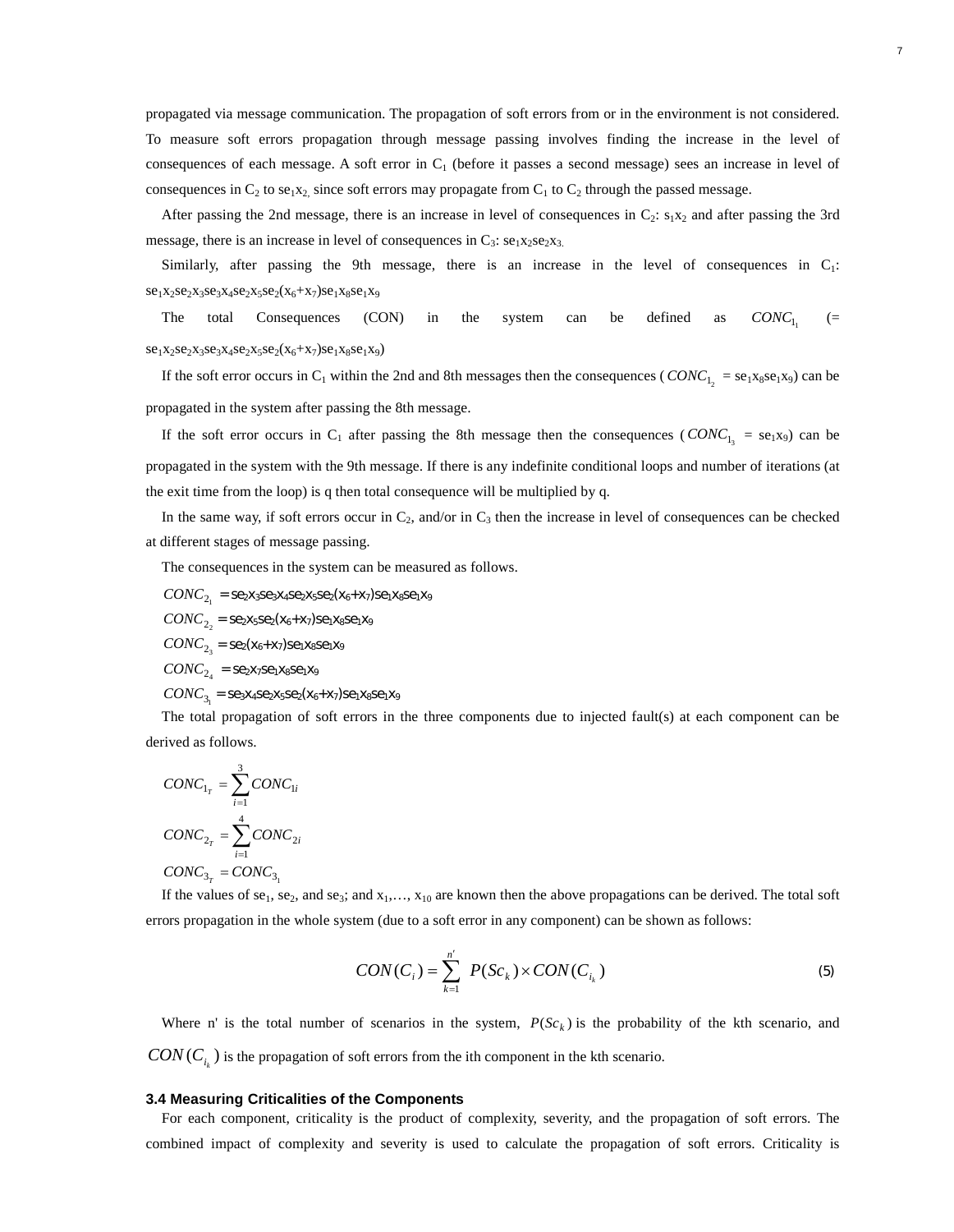calculated by taking the product of complexity, severity, and the propagation of soft errors. If the criticality of the ith component is  $Cr_i$  then the equation to derive it can be shown as (6).

$$
Cr_i = \prod (OCC_i, CON(C_i), Sev(C_i))
$$
\n(6)

Where,  $OCC_i$  is the overall complexity of the component,  $CON(C_i)$  is the propagation of soft errors from the component, and  $Sev(C_i)$  is the severity of the component.  $OCC_i$ ,  $CON(C_i)$ ,  $Sev(C_i)$  are dependent on each other; i.e. for any increase in complexity there is a high probability that the severity will increase, and if the product of complexity and severity increases then the probability of propagation of soft errors will increase too. Hence, criticality is taken as the product of overall complexity, severity, and propagation of soft errors. The methodology of criticality analysis is shown in Fig. 2.



Fig.2. Methodology of Criticality Analysis

Once the criticalities of the components are calculated, they are ranked to obtain the criticality ranking among the components. The result is then analyzed to flag the components that, if affected by soft errors, can influence the system the most. This research then targets these components to lower their criticalities in order to minimize the risks of soft errors.

## **3.5 Lowering the Criticalities of Components**

Component criticality suggests to the designers where in the system design changes are necessary or helpful to minimize soft errors risk. These changes can be done by applying a suitable approach where he/she may change the architecture or behavioural model of the component to lower its complexity, and/or severity, and/or propagation of soft errors. Refactoring is a good candidate for this type of approach.

In software engineering, "Refactoring" source code means improving it without changing its overall results, and is sometimes informally referred to as "cleaning it up". Refactoring neither fixes bugs nor adds new functionality, though the cleaning process might precede either of these activities. Rather, refactoring improves the understandability of the code, changes its internal structure and design, and removes dead code to make the code easier to comprehend, more easily maintained, and more amenable to change [57]. UML model refactoring is the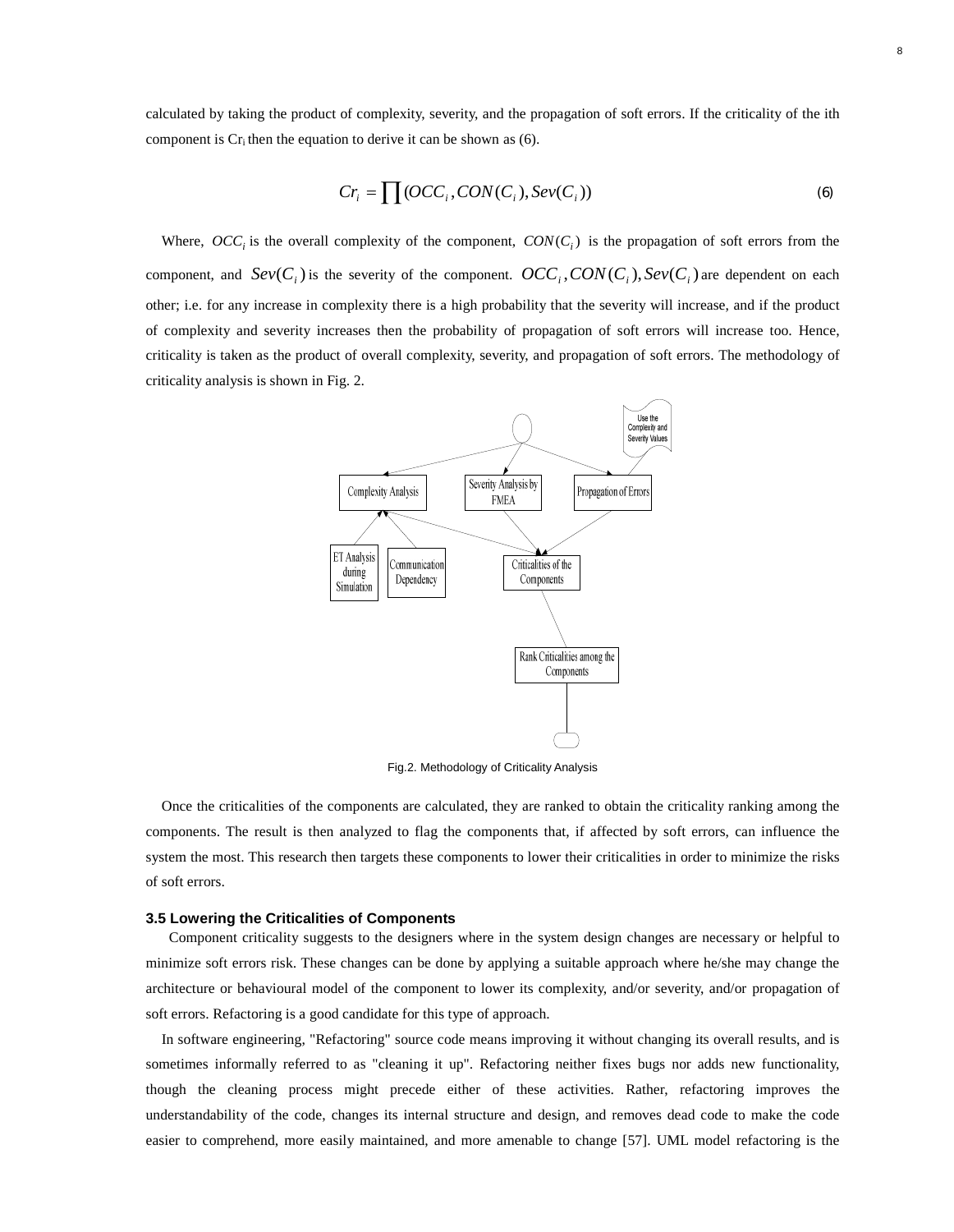equivalent of source code refactoring at the model level, with the objective of preserving model behaviour [58]. Refactoring re-structures the model, at the conceptual level, to improve quality factors such as maintainability, efficiency and fault tolerance without introducing any new behaviour [59]. The purpose of model refactoring is to alter the model based on user's requirements by keeping the functionality and other constraints of the system unaffected. Model refactoring can be done by replacing components or sub-systems with ones that are more elegant, merging/splitting the states but keeping the behaviour unchanged, altering code readability or understandability, formal concept analysis, and graph transformation, etc. It can be detailed by using an example, which consists of Fig. 3 and Fig. 4. Fig. 3 shows an example statechart of user's access to server, and Fig. 4 shows this statechart after refactoring. Two states in the Fig. 3, named as "Pass to Sever" and "Retrieved" are merged into one state, "Verifying", in the refactored statechart (Fig. 4). The actions used in "Pass to Sever" are copied into the "Verifying" state.



Fig. 3. An Example Statechart of 'User's Access to Server' before Refactoring



Fig. 4. An Example Statechart of 'User's Access to Server' after Refactoring

Once the criticality ranking is returned, a model can be refactored with the goal of reducing the criticalities of the components. Lowering the criticalities can be achieved by reducing any of the multiplying factors: complexity, severity or propagation of soft errors. For example, if in Fig. 2,  $C_1$  is the most critical component; the reason behind its criticality is the product of its complexity, severity, and propagation of soft errors (from  $C_1$ ). Then the design is analyzed to find which multiplying factor is causing the large criticality value. If its complexity is very high, then the reason is probably that its ET is high and/or its communication dependency with  $C_2$ , and  $C_3$  is high. Higher values of ET imply that this component is being called more frequently than others are, and/or it is changing a greater number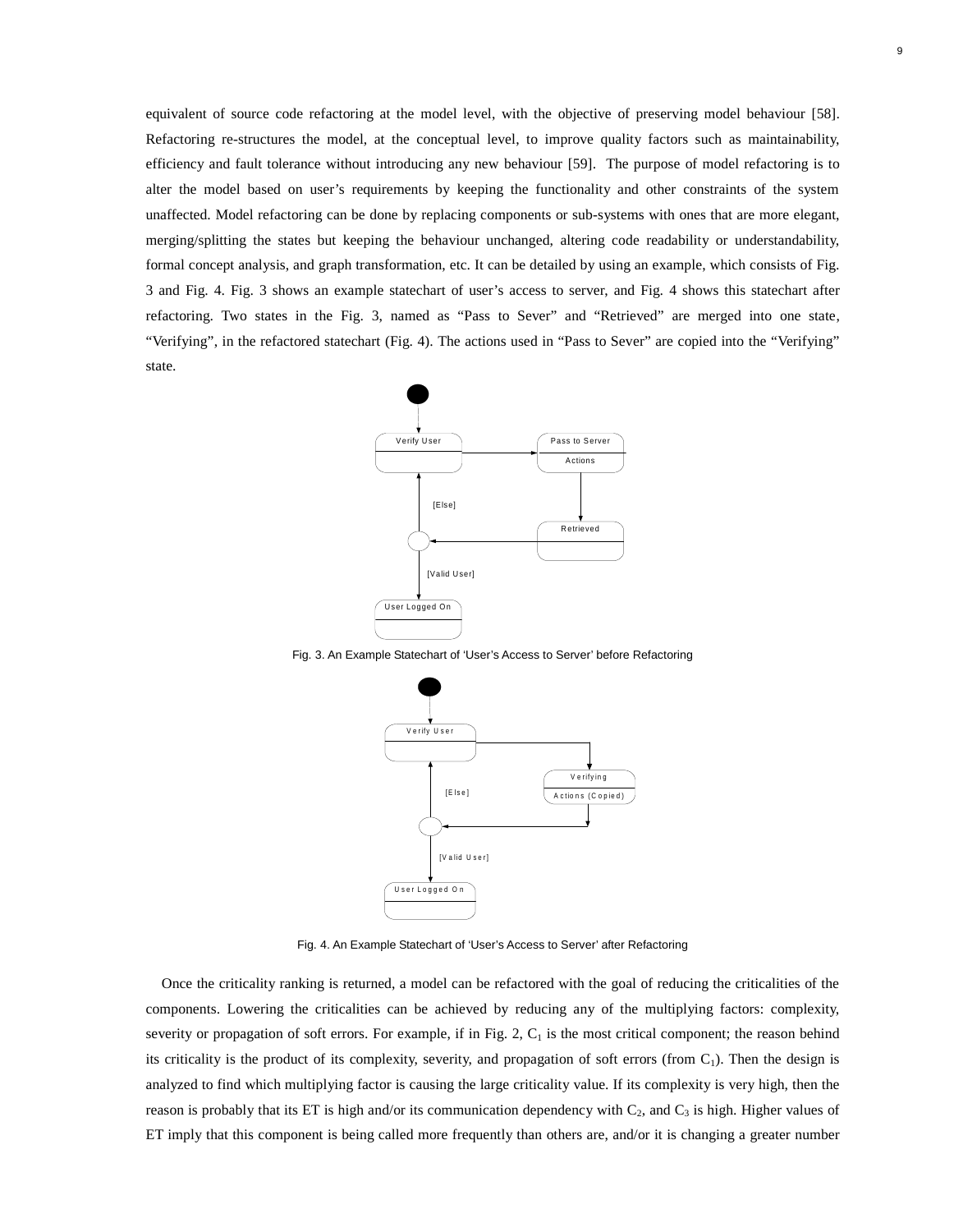of states than others. If the severity of  $C_1$  shows a higher value, then it means the fault in it has more effect on the overall system functionality than either  $C_2$  or  $C_3$ . If the large criticality is due to the propagation of soft errors from  $C_1$ , then that component is seen, in most of the communication scenarios, as a starting node. Refactoring can be applied on the architecture or behavioral model of the component to lower the complexity, and/or severity, and/or propagation of soft errors of the components. Fig. 5 details the methodology of lowering component criticality by refactoring.



Fig. 5. Methodology to lower the criticalities of the Components by Refactoring

As shown in Fig. 5, initially, the abstract model (in UML) is created from the given specifications. The model is then analyzed to measure the criticalities of its components. Component criticalities need to be compared with a threshold value that users need to determine (for simplicity, the threshold value is ignored in the example). The large variations among components' criticalities are taken as the guideline of flagging the components as critical. If critical components exist in the model, then the model is analyzed to be refactored to lower the components' criticalities. Special attention needs to be given to the top-ranked components to lower their criticalities. Other components can be examined in turn later, according to their criticality ranking. Several trial and error iterations are needed to achieve the goal of lowering a component's criticality. In each trial, checks must be made to ensure the refactoring does not interfere with the functionality of the system; otherwise, the model will have to go through another refactoring method. If these constraints are maintained, then the lowering process will check whether components' criticalities are sufficiently reduced or not. If the check is successful, then the process will terminate. If not, another iteration of the above steps will occur.

# **4 CASE STUDY**

Examination of a system model - an Automated Rail Car system - illustrates the application of the metrics. This model is a safety critical application, which meets real-time criteria and illustrates a broad class of systems that must have high reliability.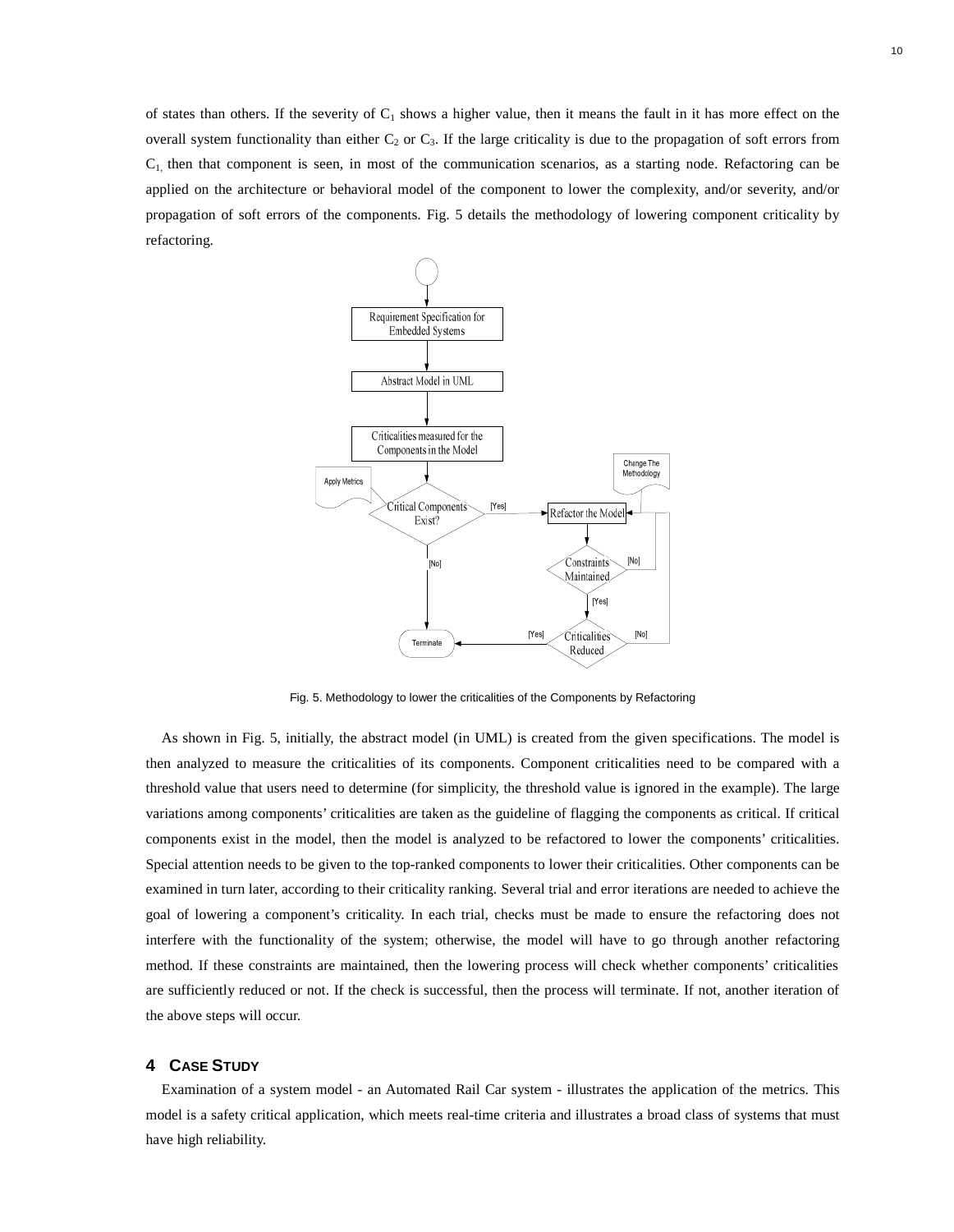## **4.1 An Automated Rail Car System**

The Automated Rail Car system assumes each pair of adjacent stations is connected by two rail tracks. Several railcars are available to transport passengers between terminals. A control centre receives, processes, and sends system data to various components of the system. Here, an example of such a system is selected where there are four terminals and eight cars. A high-level object-model diagram of the Automated Rail Car system and more-detailed diagrams of its composites are shown in Fig. 6.



Fig. 6. (a) High-level object-model diagram for the Automated Rail Car system; and (b) more-detailed diagrams of the components - Terminal and Car.

A Car has four main components: ProximitySensor, Cruiser, DestPanel, and OccupancySensor; and a Terminal has six main components: CarHandler, PlatformManager, CallCarButton, Entrance, Exit, and ExitManager. There is another component in the system named as ControlCentre, which communicates with various system components for receiving, processing, and providing system data. Throughout this paper, components' names are abbreviated as follows: Car (Cr), ProximitySensor (Ps), Cruiser (Cs), DestPanel (Dp), OccupancySensor (Os), Terminal (Tm), CarHandler (Ch), CallCarButton (Cb), Entrance (En), Exit (Ex), ExitManager (Em), ControlCenter (Cc), PlatformManager (Pm). En and Ex are software drivers for the relevant rail segments. Pm and Em allocate platforms and exits to Ch. In contrast to other components, Ch is a concept that does not come from the problem domain, but is introduced by a domain expert during modeling. It handles the transactions between a Cr and a Tm. A special Ch is created whenever a Cr approaches a Tm; it is destroyed when the Cr departs. As such, it serves as a proxy object for the Cr within the Tm. The primitive component Pm sends events to the Cr's behavior (to its statechart) based on the distance to the approached Tm. The Cs can be off, engaged, or disengaged. The car is to maintain maximum speed as long as it never comes within 80 meters of any other car. Each Cr has its own Dp.

## 4.1.1 ET Analysis in the Automated Rail Car System

The state changes of the Cr used to measure the ET of the components in the ARCS, are shown in Fig. 7. Cr stays at 'Idle' state at any Tm. If the event is generated to move Cr from its source to destination then it reaches to its 'Departure' state where it continues its travel only if the smallest distance to any other car (in front) is at least 100 meters. Cr [0] is initially idled at Tm [0]. It is selected to move from its source (it is assumed as Tm [0]) to its destination (it is assumed as Tm [3]). Here, this test case is chosen randomly. The user can choose any possible test case. The system is executed to move Cr to the 'Idle' state. Then, the event to move Cr to Tm [3] (from Tm [0]) is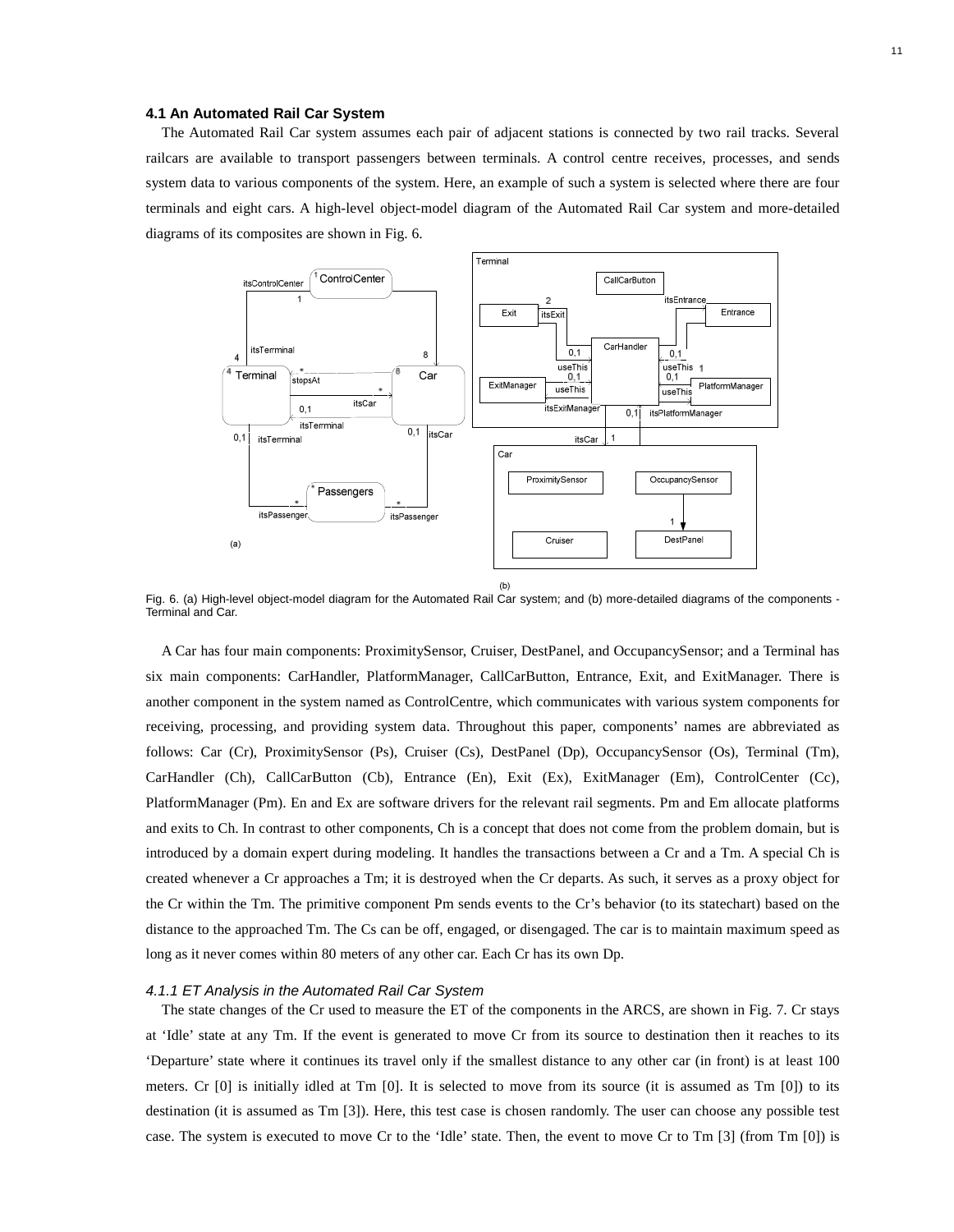triggered. Since, before moving to 'Idle' state, some components change their behaviour, to calculate the ET, the time to move to the 'Idle' state is also considered, with the time to move to destination from the 'Idle' state. ET for each sub-system is calculated by (7) and this equation is derived from (1).

TRp ({Automated RailCarSystem}({Car[0]is at Rest at Terminal[0]}

$$
\rightarrow \{Car[0] \text{ is at Terminal}[3] \}) = \sum_{j=1}^{n} d_{pj} \tag{7}
$$

Where, the symbols are defined in (1). Calculated ET for the different components to take Cr from Tm [0] to Tm [3] is shown in Table 2.



Fig. 7. Statechart Diagram of Car

TABLE 2

| Components | ET               | Normalized Values |
|------------|------------------|-------------------|
| Cr         | 31s 45 ms        | .933              |
| Ps         | $47 \text{ ms}$  | .023              |
| Cs         | $15 \text{ ms}$  | .0074             |
| Dp         | $10 \mathrm{ms}$ | .005              |
| <b>Os</b>  | 8 ms             | .004              |
| Tm         | 3 <sub>ms</sub>  | .0015             |
| Ch         | 28 ms            | .014              |
| Cb         | 4 ms             | .002              |
| En         | 8 ms             | .004              |
| Ex         | 5 <sub>ms</sub>  | .0025             |
| Em         | 6 ms             | .003              |
| Pm         | $15 \text{ ms}$  | .0074             |
| Cc         | 1 ms             | .0005             |

ET OF THE COMPONENTS TO MOVE A CAR FROM TERMINAL [0] TO TERMINAL [3]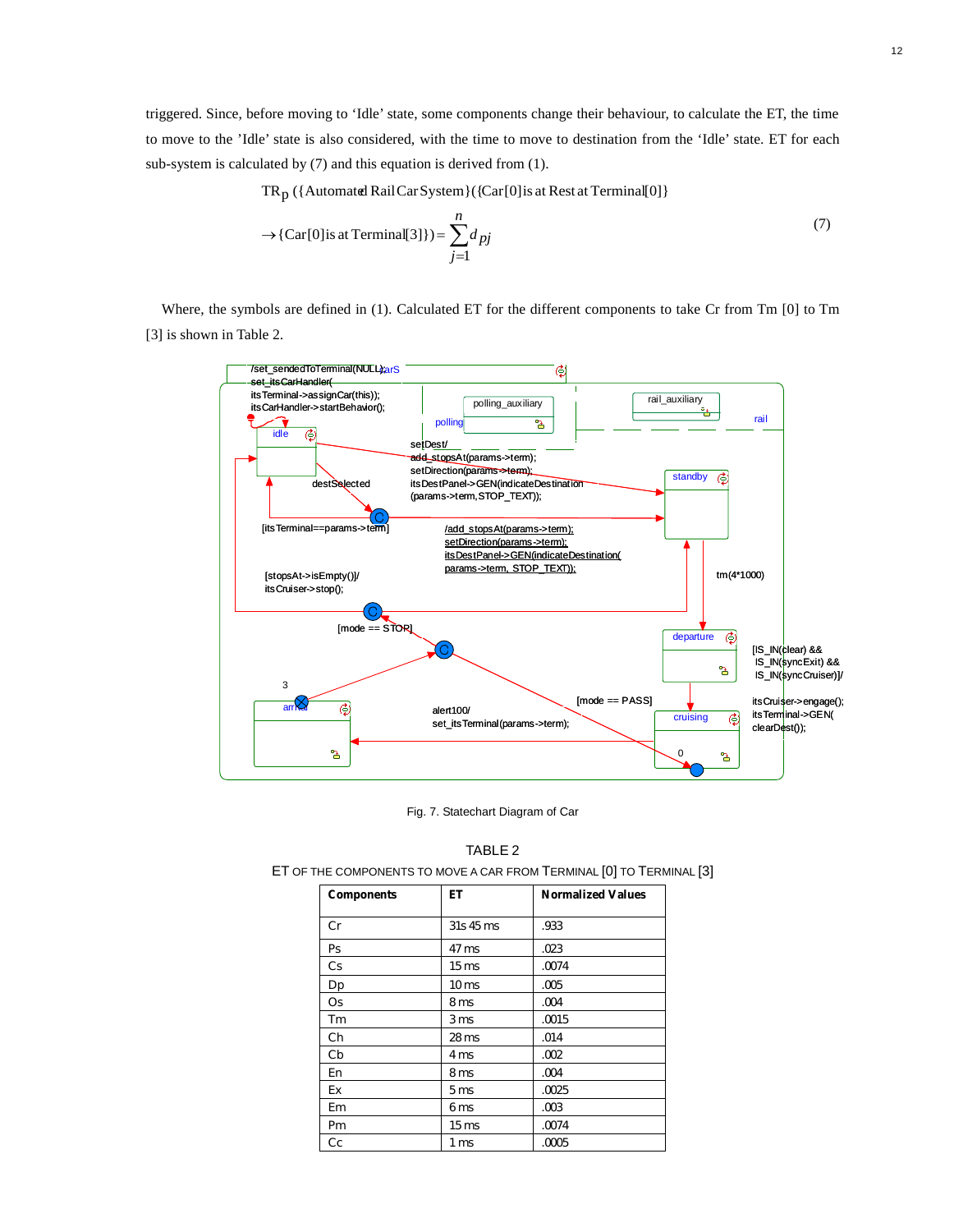As mentioned in Section 3.1.1, UML does not specify an action model; Rational Rhapsody [106] is used to gain execution data via simulation. The model is executed in tracing mode. Several tracing commands are used to execute the model. The state transition times for the components are saved to a log file. At the end of the simulation, that log file is analysed to calculate the total ET of the components to perform a selected operation. In the execution time calculation, when a component communicates with other components, every slot of time taken by itself and in all inbetween events on the way of communication till the message (In UML models, components communicate with each other by message passing) is received by the other end is taken into account.

#### 4.1.2 MIO and TMIO Analysis in the Automated Rail Car System

There are two scenarios in this Automated Rail Car system. These are: i) CarApproachesATerminal, and ii) CarDepartsATerminal. Message-In-and-Out frequencies (MIO) for all components are calculated using (2) and (3) and for two different scenarios. All values of MIO and TMIO for all sub-systems are shown in Table 3.

| Components | MIO in CAATS | MIO in CDATS | <b>TMIO</b> | <b>OCC</b> |
|------------|--------------|--------------|-------------|------------|
| Cr         | 0.64         | 0.5          | 1.14        | 2.073      |
| <b>Ps</b>  | 0.21         |              | 0.21        | 0.233      |
| Cs         | 0.29         | 0.21         | 0.5         | 0.5074     |
| Dp         |              |              | ٠           | 0.005      |
| Os         |              |              | ٠           | 0.004      |
| Tm         | 0.14         | 0.07         | 0.21        | 0.2115     |
| Ch         | 0.43         | 0.64         | 1.07        | 1.084      |
| Cb         | ٠            | ٠            | ٠           | 0.002      |
| En         | 0.14         |              | 0.14        | 0.144      |
| Ex         | ٠            | 0.14         | 0.14        | 0.1425     |
| Em         |              | 0.21         | 0.21        | 0.213      |
| Pm         | 0.14         | 0.07         | 0.21        | 0.2174     |
| Cc         |              |              |             | 0.0005     |

TABLE 3 MIO, TMIO AND OVERALL COMPLEXITIES OF ALL COMPONENTS IN AUTOMATED RAIL CARS SYSTEM

The probabilities of the two scenarios are assumed as equal since, if a Cr departs, there is an equal probability that it will arrive at another Tm. There may arise some other scenarios, but for simplicity only, these two scenarios are considered. The blank cells in Table 3 indicate no message from the corresponding component in the corresponding scenario. Cr has the highest value of TMIO as it communicates mostly with other components. TMIO for other components are also shown in this table.

#### 4.1.3 Overall Complexities of the Components in the Automated Rail Car System

The total complexities of all components are calculated using (4). The last column in Table 3 shows the measured values of each component's complexity. Their values are normalized by taking the ratio between them and the total value. In Table 3, to simplify the representation of column headings, CarApproachesATerminal Scenario, CarDepartsATerminal Scenario, and Overall Complexities of the Components are abbreviated as CAATS, CDATS, and OCC respectively. As shown in Table 3, Cr is the most complex component and is followed by Ch, and Cs. The highest value of ET and largest communication dependencies (with other components) took the complexity value of Cr to the highest value. In the two scenarios, not all components participated. Hence, MIO and TMIO for some components were not measured in this example. ET alone is used to measure the overall complexities of those components.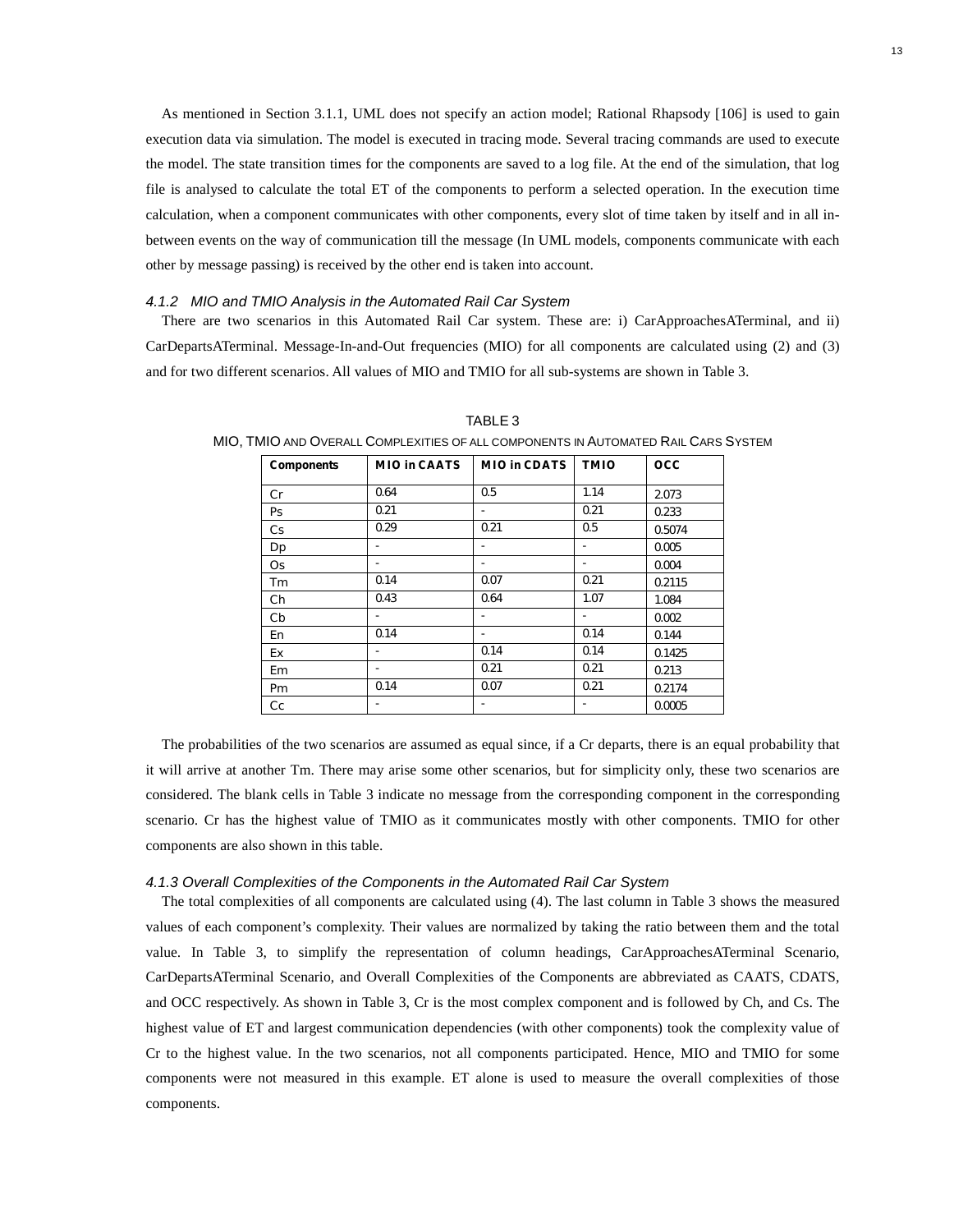| Components | Number of Trials | Number of Faults | E/F Ratio |
|------------|------------------|------------------|-----------|
| Cr         |                  | 8                | 0.8       |
| Ps         |                  | 4                | 0.4       |
| Cs         |                  | 5                | 0.5       |
| Dp         |                  | 1                | 0.1       |
| Os         |                  | 1                | 0.1       |
| Tm         |                  | 3                | 0.3       |
| Ch         | 10               | 7                | 0.7       |
| Cb         |                  | 1                | 0.1       |
| En         |                  | 3                | 0.3       |
| Ex         |                  | 3                | 0.3       |
| Em         |                  | 4                | 0.4       |
| Pm         |                  | 4                | 0.4       |
| Cc         |                  | 1                | 0.1       |

TABLE 4 E/F RATIONS OF THE COMPONENTS IN THE AUTOMATED RAIL CAR SYSTEM

## 4.1.4 Validating the Complexities of the Components in the Automated Rail Car System

To validate the component's complexity measurement, trials were conducted whereby transient faults were injected into the components of the selected system. The fault injection procedure is detailed in Section 3.2. The probabilities of occurrences of soft errors in the components are calculated by taking the ratios between total number of soft error occurrences and total number of fault injections. This ratio can be defined as the Error/Fault injections (E/F) Ratio. A fault, if activated in the execution of the system, creates an error in the system. In this paper, only those soft errors are counted that cause any degradation or failure in system functionality. If the fault does not create any degradation in the system then it was not taken as a matter of concern here. Ten trials were made for transient fault injection into every component. The more trials are performed, the better the expected result. However, for this large example model, it is expected that ten trials in each component can give a good idea about their probabilities of occurrences of soft errors. Table 4 shows the E/F ratio for this example. If these ratios are ranked in an ascending order then it is observed that Table 3 has a similar ranking to Table 4 until the Cs component. The next ratio is equal for Ps, Pm, and Em where, in Table 3, their complexity values differ a little. If that slight difference is neglected, then the complexity ranking for these components shows similar results in these tables. Other results also show a very similar complexity order as in Table 3. Hence, it can be concluded that complexity analysis is able to measure the likelihood of error occurrences among the components of the Automated Rail Car system.

#### 4.1.5 Comparison with Static Complexity Analysis

This comparison shows the contribution of dynamic metrics to measure the complexities of the components over static metrics. The dynamic complexities of the components for the Automated Rail Car system are obtained as outlined in Section 3.1.3. Static complexities are calculated by using McCabe's Cyclomatic complexity theorem [46]. The last Column in Table 5 shows the Cyclomatic Complexities of the components of the Automated Rail Car system. Table 5 also allows comparison among the dynamic complexity, static complexity, and E/F ratios of the components. E/F ratios of the components are calculated as described in Section 4.1.4. The values shown in Table 5 are all normalized to make the comparison possible. The normalization is done by dividing each element in each column with the highest value in the corresponding column. Since in all three columns Cr has the maximum value, the normalized value for Cr is obtained as '1'. The results show that both dynamic complexity and E/F ratio return a similar ranking. Static complexity, on the other hand, returned a completely different ranking and, in most cases, it failed to distinguish among the complexities of the components. Static complexity analysis, for instance, returned the same complexity value for Dp, Os, Tm, Cb, En, Ex, Em, Pm, Cc. Hence, dynamic complexity is more significant than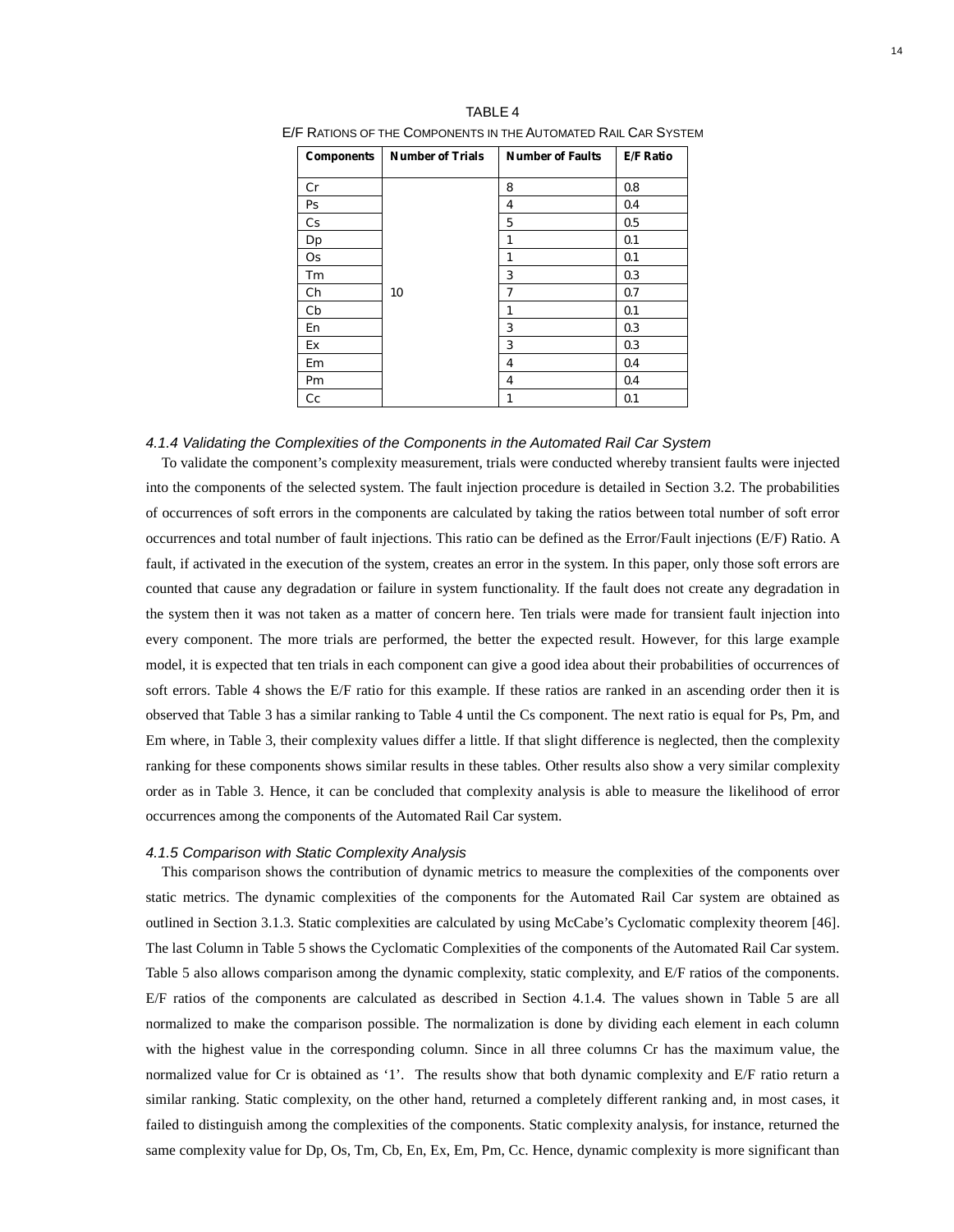static complexity in component complexity analysis.

# TABLE 5

COMPARISON AMONG DYNAMIC COMPLEXITY, STATIC COMPLEXITY, AND E/F RATIONS OF THE COMPONENTS OF THE AUTOMATED RAIL CAR SYSTEM

| Components | E/F Ratio    | Dynamic Complexities of the | <b>Static Complexities</b> |
|------------|--------------|-----------------------------|----------------------------|
|            | (Normalized) | Components (Normalized)     | (Normalized)               |
| Cr         |              |                             |                            |
| <b>Ps</b>  | 0.5          | 0.112                       | 0.625                      |
| Cs         | 0.625        | 0.245                       | 0.75                       |
| Dp         | 0.125        | 0.002                       | 0.25                       |
| Os.        | 0.125        | 0.0019                      | 0.25                       |
| Тm         | 0.375        | 0.102                       | 0.25                       |
| Ch         | 0.875        | 0.523                       | 0.375                      |
| Cb         | 0.125        | 0.001                       | 0.25                       |
| En         | 0.375        | 0.069                       | 0.25                       |
| Ex         | 0.375        | 0.069                       | 0.25                       |
| Em         | 0.5          | 0.103                       | 0.25                       |
| Pm         | 0.5          | 0.105                       | 0.25                       |
| Cc         | 0.125        | 0.0002                      | 0.25                       |

# 4.1.6 Measuring the Severity of Components in the Automated Rail Car System

Severity of components and messages were determined by the FMEA method, where the effects of soft errors (here soft errors that degrade the system functionality are considered) in each component were analyzed by injecting transient faults (fault injections detail is shown in Section 3.2). Table 6 shows the FMEA on the components of this example.

| CN | Failure Mode                                                                             | <b>Effect of Failure</b>                                                                                                                         | Severity<br>of Failure | <b>SR</b>      |
|----|------------------------------------------------------------------------------------------|--------------------------------------------------------------------------------------------------------------------------------------------------|------------------------|----------------|
| Cr | Failed to poll on the Cr                                                                 | The system was held in between Departure and<br>Cruising states                                                                                  | Serious                | 9              |
| Ps | Calculation of distance was wrong                                                        | The system could not arrive at any terminal and was<br>continuously cruising                                                                     | Extreme                | 8              |
| Cs | Wrong speed was calculated (low rather<br>than Full)                                     | The system became very slow and took much more<br>time to reach the destination.                                                                 | Low                    | $\overline{4}$ |
| Ch | Direction parameter changed (Entrance to<br>exit)                                        | The system was running till in cruise, then the<br>system terminated the whole execution                                                         | Hazardous              | 10             |
| Cb | No Failure (Error injected at 'Calling car<br>method')                                   | No change in the selected operation of the system                                                                                                | No effect              | $\mathbf{1}$   |
| Os | Occupancy was True rather than False                                                     | <b>Failed to Depart</b>                                                                                                                          | Extreme                | 8              |
| Pm | Failed to provide free terminal at destination                                           | The system could not reach at the destination and it<br>was infinitely looping at Arrival                                                        | Significant            | 6              |
| Tm | Calculation of destination terminal was<br>wrong. (Error injected at Reactions in State) | Failed to reach at the destination though it started<br>journey from source terminal, cruising was OK and<br>looping infinitely at Arrival state | Significant            | 6              |
| Cc | Several transient faults were injected at<br>different places                            | No change in the selected operation of the system                                                                                                | No effect              | 1              |
| Dp | Several transient faults were injected at<br>different places                            | No change in the selected operation of the system                                                                                                | No effect              | $\mathbf{1}$   |
| En | Failed to send Parameter to Ch to complete<br>Move operation                             | Held at Departure state                                                                                                                          | Extreme                | 8              |
| Ex | Failed to send Parameter to Ch to complete<br>Move operation                             | Could not exit from the first Tm                                                                                                                 | Serious                | 9              |
| Em | Exit's counter clock wise direction was made<br>'FALSE'                                  | Could not exit from the first Tm                                                                                                                 | Serious                | 9              |

# TABLE 6 FMEA ON THE COMPONENTS OF AUTOMATED RAIL CAR SYSTEM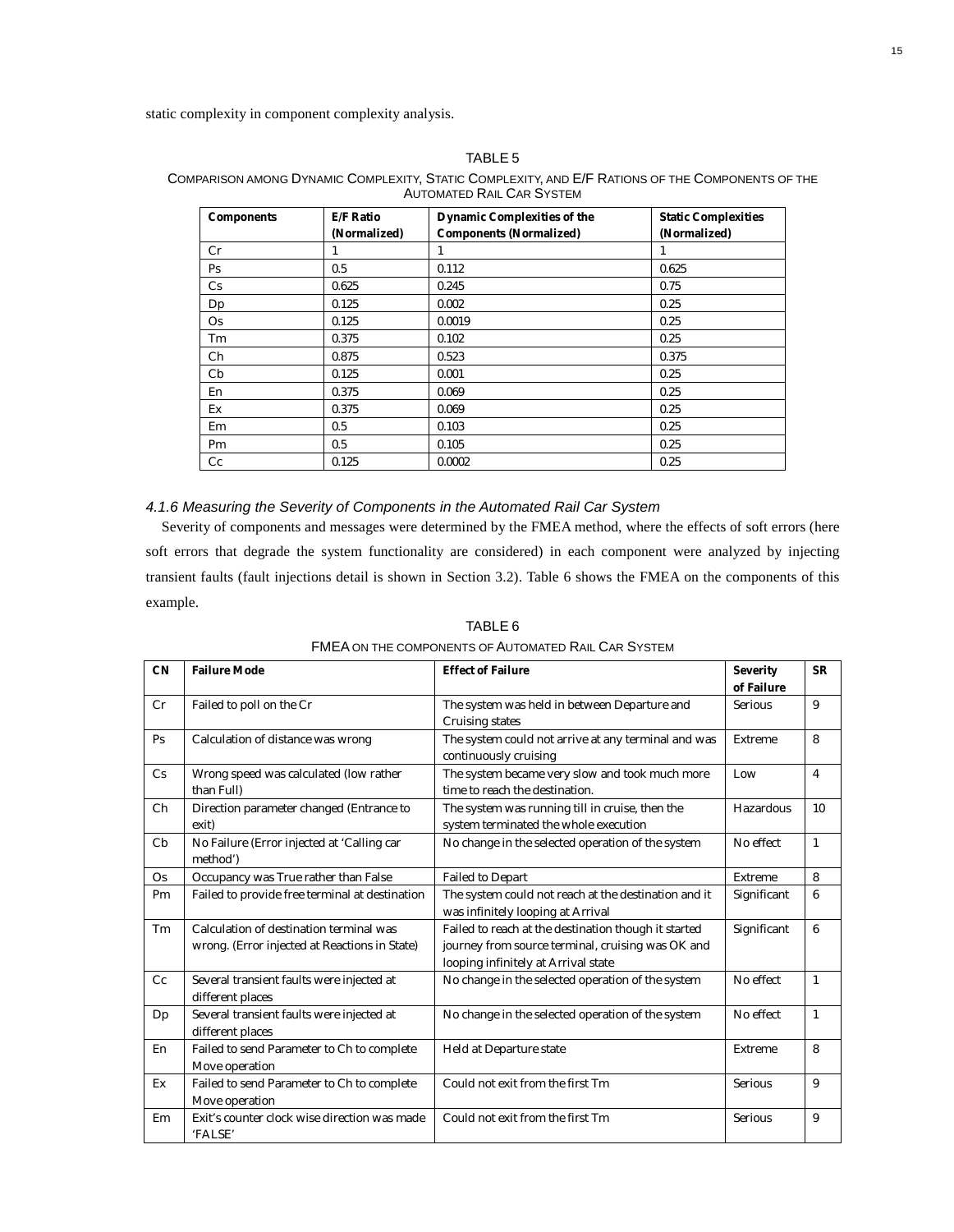

Fig. 8. Severity of components and messages in CarApproachesATerminal Scenario

To measure the severities of communicating messages, transient faults were injected at each message individually and then the consequences arising from the soft errors (as mentioned in Section 1, soft errors are the effect of transient faults) were checked and evaluated at execution. The severities of the messages in CarApproachesATerminal Scenario are shown in Fig. 8. The values are not shown in tabular form. A few titles of the columns in Table 6 are abbreviated as Component Name (CN) and Severity Rank (SR). The eighth and ninth messages in Fig. 8, which are messages from Ch to En, and En to Ch respectively, have the highest severities among the severities of the communicating messages. The second level of severity is with the third and sixth messages. The lowest severity rank is with the seventh and thirteenth messages.

# 4.1.7 Measuring Propagation of Soft Errors from the Components in the Automated Rail Car System

Propagations of soft errors from the components are calculated as outlined in Section 3.3. The second column in Table 7 shows the combined impact of complexity and severity.

| Components | <b>CICS</b> | Propagation of Soft Errors | Criticality     |
|------------|-------------|----------------------------|-----------------|
| Cr         | 18.657      | 4.1                        | 76.4937         |
| Ps         | 1.864       | 10                         | 18.64           |
| Cs         | 2.0296      | .000000058                 | 0.000000117717  |
| Dp         | 0.005       |                            | 0.005           |
| Os         | 0.032       | ٠                          | 0.032           |
| Tm         | 1.152       | .0017                      | 0.0000000072576 |
| Ch         | 10.84       | 2.1                        | 22.764          |
| Ch         | 0.002       | ٠                          | 0.002           |
| En         | 1.152       | .0000000063                | 0.0000000072576 |
| Ex         | 1.2825      | .000014                    | 0.000017955     |
| Em         | 1.917       | .0013                      | 0.0024921       |
| Pm         | 1.3044      | .0000064                   | 0.00000834816   |
| Cc         | 0.0005      | ٠                          | 0.0005          |

TABLE 7 CRITICALITIES OF THE COMPONENTS IN THE AUTOMATED RAIL CAR SYSTEM

16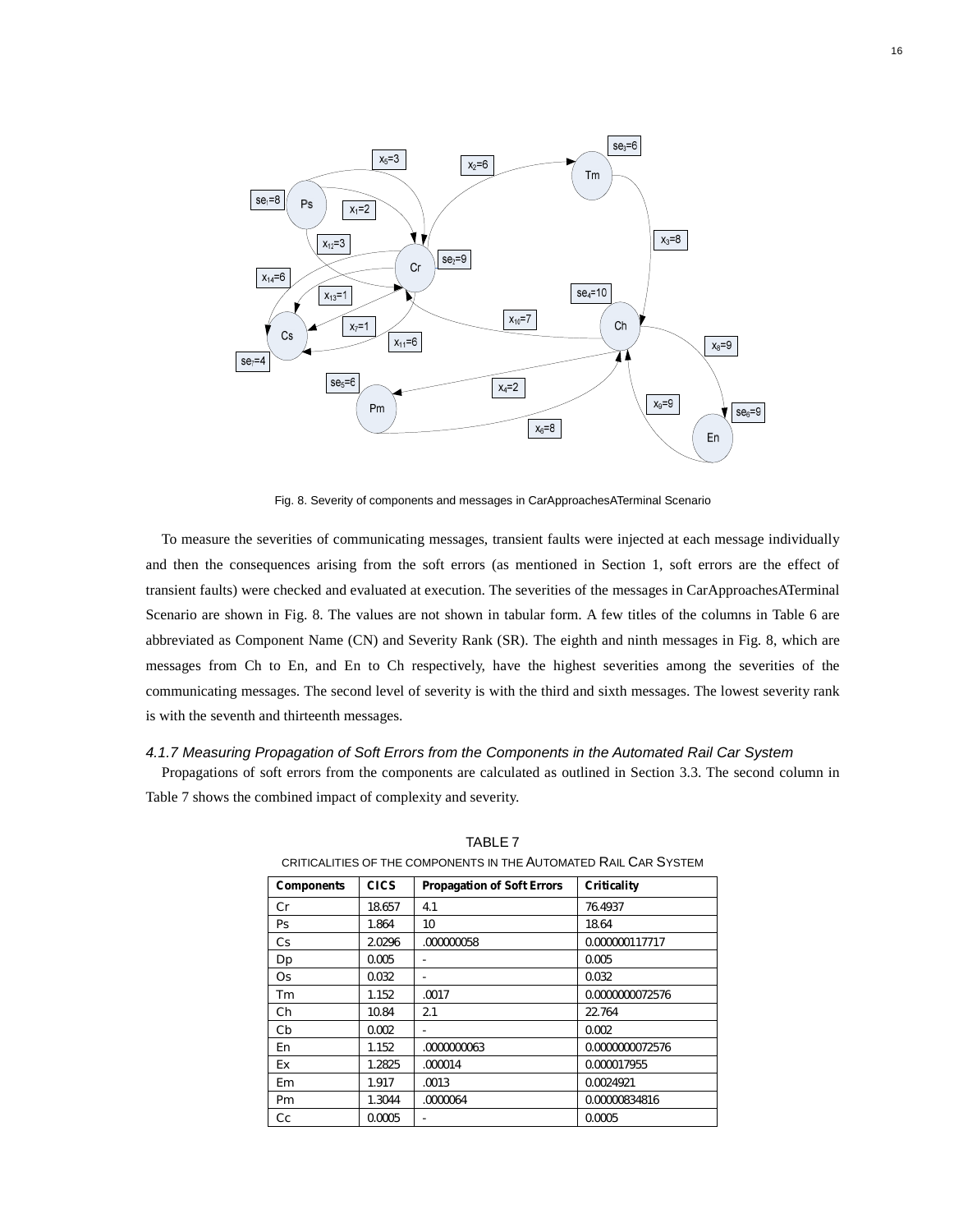The column heading: 'Combined Impact of Complexity and Severity' is abbreviated as CICS. This combined impact is used to calculate the propagation of soft errors for both of the scenarios in this example. They are shown (as normalized values) in the third Column of Table 7. Since, in these two scenarios, participation of all components is not considered, only the participant component's error propagations can be derived using the methods outlined in Section 3.3. The corresponding cells for Dp, Os, Cb, and Cc are blank in the table since they did not participate in the scenarios. Table 7 shows that Ps has the highest value for the propagation of soft errors, followed by Cr and Ch. Ps started the communication among the components, and the flow of the first message was towards almost all other components. On the other hand, Cs, and En had negligible propagation of soft errors since their place in the scenario is almost at the end and so, they communicated with very few components.

## 4.1.8 Measuring Criticalities of the Components in the Automated Rail Car System

Component criticality is calculated by taking the product of complexity, severity, and propagation of soft errors. In the case of absence of propagation of soft errors, the combined impact of complexity and severity were deemed final criticalities. Component criticality is shown in the last column of Table 7. The results show that Cr is the most critical component followed by Ch and Ps. The reason behind having the maximum value is that the product of complexity, severity, and propagation of soft errors of Cr is the highest. Cs, En, and Pm have negligible propagation of soft errors. Cs is a highly complex component and En has a high severity value, but their relative positions in the two communication scenarios are at the end, and hence the probability of the propagation of soft errors towards other components is less. The results also show the other rankings of criticalities among the components.

## 4.1.9 Effectiveness of Propagation of Soft Errors in Measuring Criticalities of the Components

The comparison between criticalities, with and without considering the propagation of soft errors of the components, is shown in Fig. 9 to validate the effectiveness of propagation of soft errors in measuring criticalities of the components. Component criticality without considering propagation of soft errors is calculated by the product of complexity and severity only. As shown in Fig. 9, if the propagation of soft errors is not considered then it fails to distinguish criticalities among Ps, Cs, Tm, En, Ex, Em, and Pm.



Fig. 9. Comparison between Criticalities with and without considering Propagation of soft errors

Criticality considering propagation of soft errors, on the other hand, is able to return those components' criticality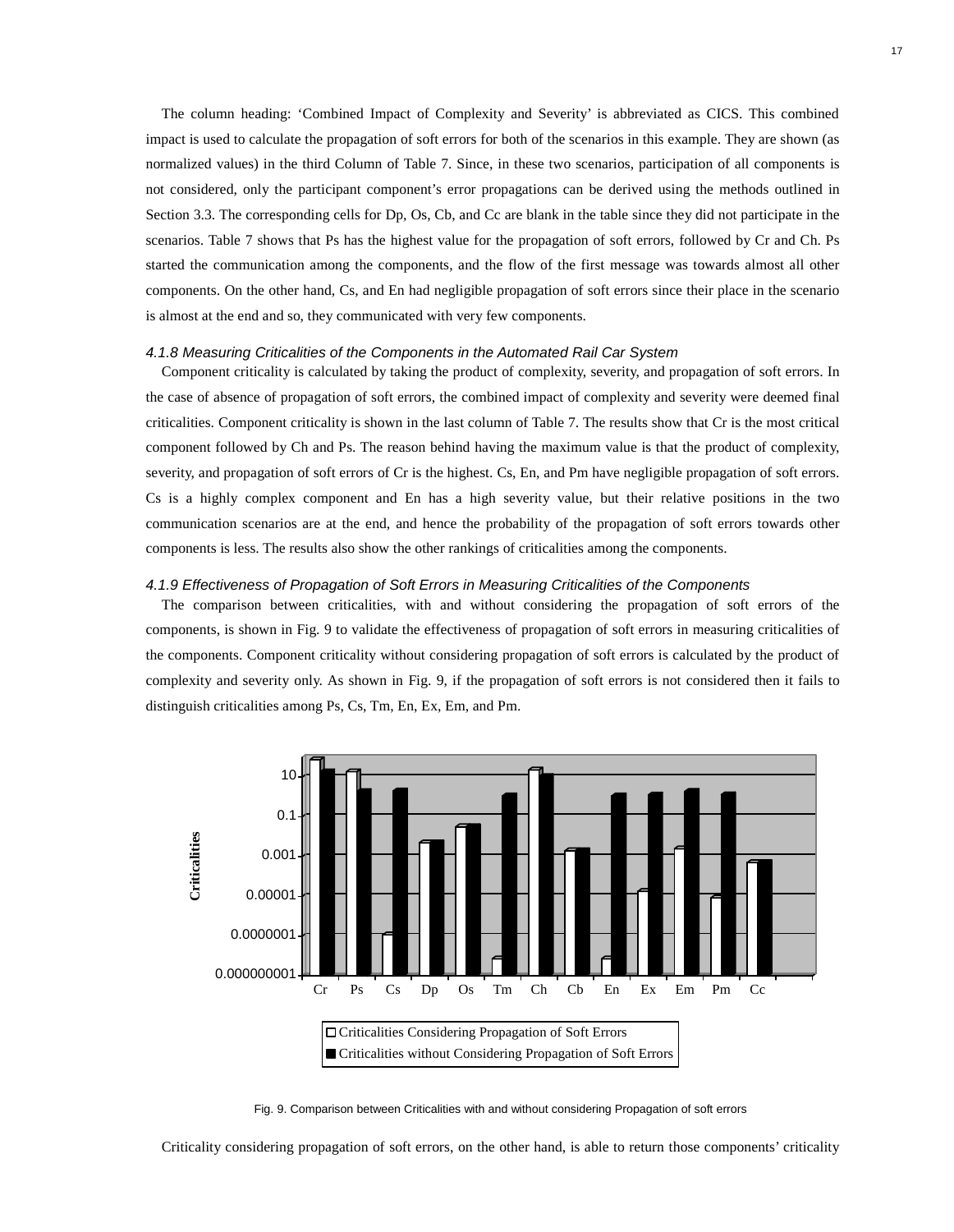ranking. Usually, if a soft error arises within a component then its effect may continue to all following connected components. A soft error in the initial components will therefore tend to have a more devastating effect on system functionalities. Hence, the probability of the consequences of Ps, which is a starting node in the CarApproachesATerminal Scenario, cannot be equal to the probability of the consequences of Tm or Em, which are at the end of propagation.

| <b>MODEL</b> |                  |                                     |
|--------------|------------------|-------------------------------------|
| Components   |                  | Normalized ET of   Normalized ET of |
|              | Refactored Model | <b>Existing Model</b>               |
| Сr           | 0.899            | .995                                |
| Ps           | 0.00051          | .0015                               |
| Cs           | .00048           | .00048                              |
| Dp           | .00016           | .00032                              |

TABLE 8

COMPARISON AMONG THE CALCULATED NORMALIZED ET OF THE COMPONENTS OF REFACTORED MODEL AND EXISTING

#### 4.1.10 Lowering the criticalities of the components in the Automated Rail Car System

Os 0.00035 .00026 Tm .00013 .000096 Ch .00089 .00089 Cb .000032 .00013 En 0.00022 0.00026 Ex .00016 .00016 Em .000096 .000192 Pm 0.00064 .00048 Cc .000032 .000032

As shown in Table 7, Cr is the most critical component and it has large criticality differences with the second most critical and other components. Hence, the first target for reduction of its criticality is Cr. The part of the model that deals with the behaviour of Cr was carefully examined to determine refactoring possibilities. All the states and their internal and/or external codes used in triggers, as well as actions, were checked. These areas were where refactoring could achieve the goal of reducing Cr's time complexity while keeping its functionality, performance and other constraints unaffected. Two states (Activity and Departure states in Fig. 7) and their internal codes were merged to a single state to reduce the time complexity without affecting the functionality, and performance of the system. Since refactoring is done by merging or splitting states etc. in this case, it will have negligible impact on power consumption. Comparison among the calculated normalized ET of the components of the refactored model and existing model (to take a Cr from Tm [0] to Tm [3]) is shown in Table 8. A lower ET will result in lower complexity as well as lower criticality of the components. Table 8 shows that refactoring the model lowered the ET of Cr and Ps to a measurable extent. Others, except for Os and Pm, were also lowered. The criticalities of Os and Pm were not so high, and the increases in their criticalities due to refactoring the model were not large. For this reason, the increases in these two components can be viewed as negligible. In summary, applying refactoring is effective in lowering the criticalities of the components.

# **5 CONCLUSIONS AND FUTURE WORK**

This paper presents significant steps in developing metrics of a complexity analysis for the early system design phase based on UML artifacts. The paper develops a severity assessment methodology by analyzing UML model simulation results, develops a methodology to measure the propagation of soft errors of the components, returns a criticality ranking among the components, and develops possible ways to encourage the designer to explore changes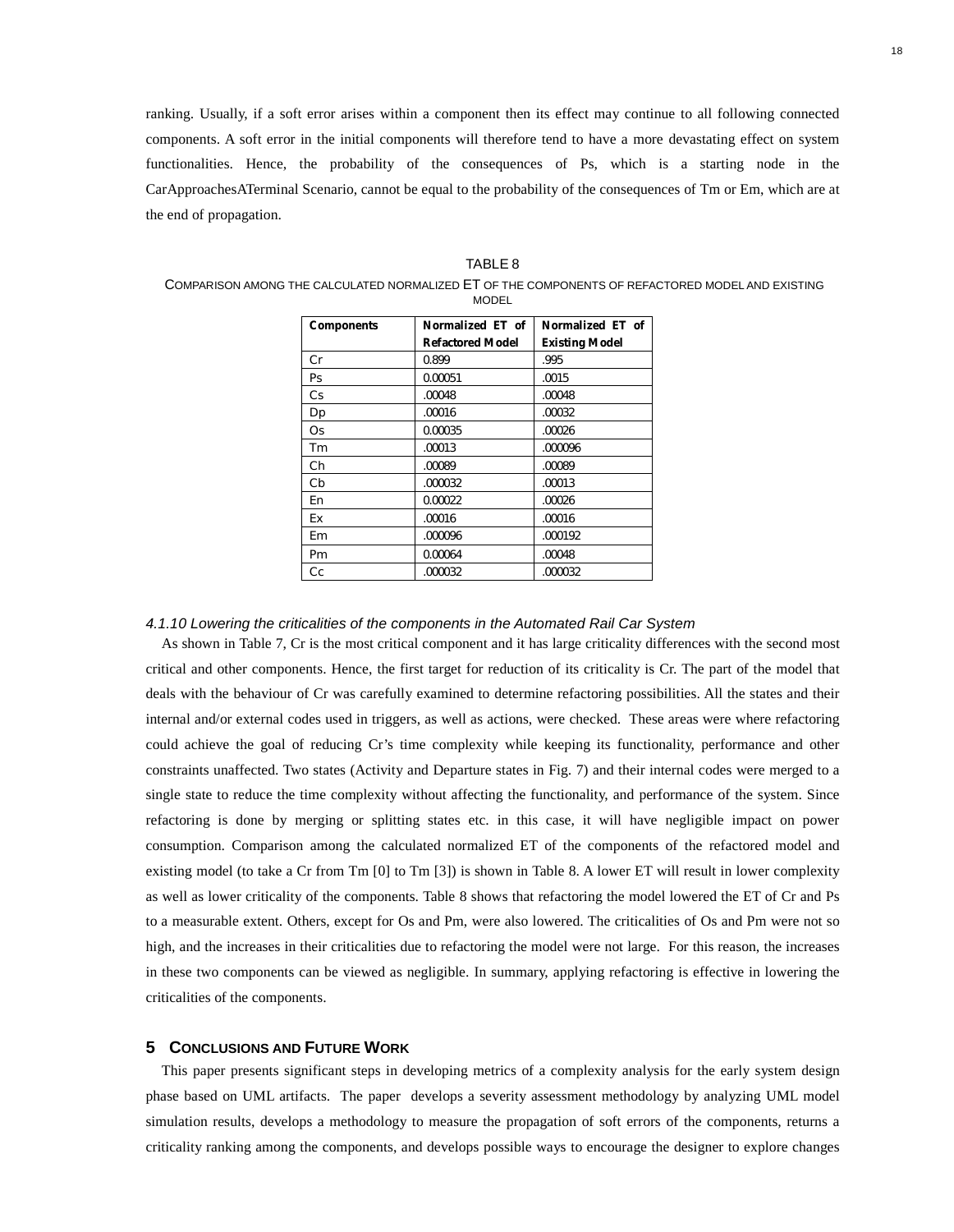that could be made in the existing model to lower the criticalities of the components.

Two heuristics based metrics are developed to measure the complexity of a component: assessment of execution time during simulation and Message-In-and-Out frequency. Both of the metrics are obtained from the UML specifications that can be used in the early design phase of a system. These are dynamic metrics, i.e., working on the execution phase of the model. Developed metrics are validated by calculating the E/F ratio in the component.

To measure the severity of a component, transient faults were injected at each component and the effects were analyzed using the FMEA method during UML model simulation. The resultant severity is the average of several tests applied on each component.

To measure the propagation of soft errors from the components, all possible cases of soft errors propagation were considered and probabilistic formulae were developed. The mathematical figures returned from the application of those probabilistic formulae show the propagation of soft errors from the components.

This paper integrates the above three analyses to rank the component's criticality that highlight the variations of the impact of soft errors among the components.

This paper then shows how possible changes can be made in the existing design to lower the criticalities of the components to minimize the risk of soft errors. The main contribution of this step is to flag how corrective measures can be adopted to minimize the soft errors risk of the system. The corrective measures are illustrated in the case study, in which the criticalities of the top-ranked (critical) components could be minimized or how these components could be replaced with less critical components. The objective is to keep the functionality and other constraints of the system unaffected or to make a trade off between them, with a goal to minimize the risks of soft errors.

In summary, the approach presented in this paper is effective in measuring the soft error risk of the components in a system and in lowering the criticalities of components to minimize the risk of functional degradation.

Some possible steps could be taken to extend this paper. The followings are suggested as future work.

This paper deals with the criticality of the individual components. These criticalities are relative to the system. The top most critical component in one system may not be a critical component when considered among the domain of all (or many) systems. Therefore, measures are still needed to determine the criticality of the whole system. Then, lowering the criticality could occur across the whole system. Another direction for further research is to investigate which weights might be more appropriate for the two different complexity factors used in equation (4), since in the current approach, the weights of ET and TMIO in measuring total value of complexities were assumed as equal. However, in reality, it is not the case. Hence, steps are required to find out the appropriate weights of ET and TMIO in measuring the complexity of each component. The current work claims that the top-ranked critical components can create a severe impact in the system if they are affected by soft errors. This is a relative measure. There should be a threshold value of a component's criticality that could flag whether any component is crossing the criticality boundary or not. In addition, these threshold values should be universal, and able to be applied to the early design phase of any system.

## **REFERENCES**

- [1] A. Timor, A. Mendelson, Y. Birk, and N. Suri, "Using under utilized CPU resources to enhance its reliability," *Dependable and Secure Computing, IEEE Transactions on,* vol. 7, no. 1, pp. 94-109, 2010.
- [2] E. L. Rhod, C. A. L. Lisboa, L. Carro, M. S. Reorda, and M. Violante, "Hardware and Software Transparency in the Protection of Programs Against SEUs and SETs,"*Journal of Electronic Testing,* vol. 24, pp. 45-56, 2008.
- [3] S. S. Mukherjee, J. Emer, and S. K. Reinhardt, "The soft error problem: an architectural perspective," in *11th International Symposium on High-Performance Computer Architecture*, San Francisco, CA, USA, pp. 243 - 247, 2005, pp. 243-7.
- [4] R. K. Iyer, N. M. Nakka, Z. T. Kalbarczyk, and S. Mitra, "Recent advances and new avenues in hardware-level reliability support," *Micro, IEEE,* vol. 25, pp. 18-29, 2005.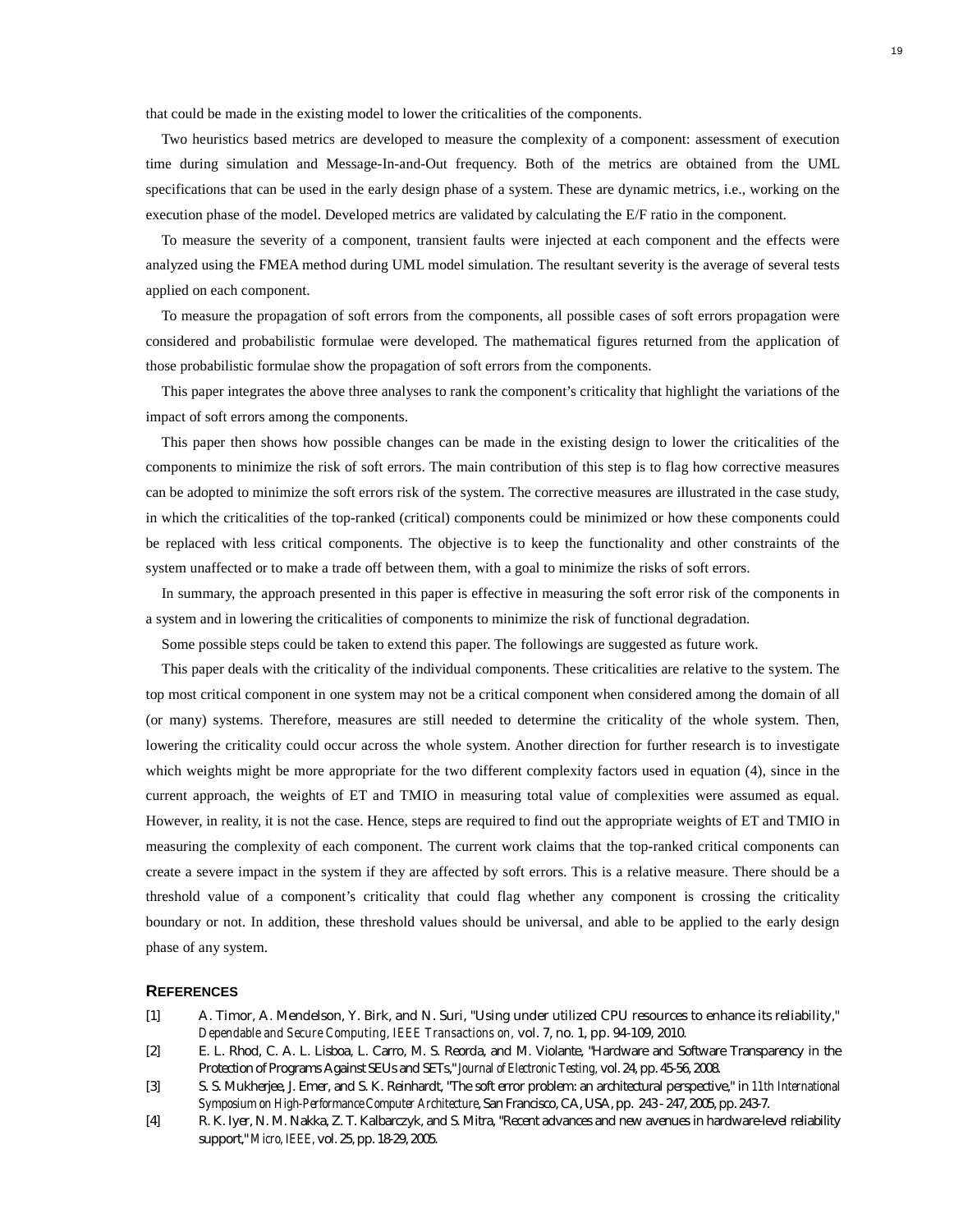- [5] V. Narayanan and Y. Xie, "Reliability concerns in embedded system designs,"Computer,vol. 39, pp. 118-120, 2006.
- [6] S. Tosun, "Reliability-centric system design for embedded systems," Ph.D. Thesis, Syracuse University, United States-- New York, 2005.
- [7] G. P. Saggese, N. J. Wang, Z. T. Kalbarczyk, S. J. Patel, and R. K. Iyer, "An experimtal study of soft errors in microprocessors,"Micro, IEEE,vol. 25, pp. 30-39, 2005.
- [8] Y. Crouzet, J. Collet, and J. Arlat, "Mitigating soft errors to prevent a hard threat to dependable computing," in 11th IEEE International On-Line Testing SymposiuntOLTS, pp. 295298, 2005, pp. 295298.
- [9] V. Cortellessa, K. GosevaPopstojanova, K. Appukkutty, A. R. Guedem, A. Hassan, R. Elnaggar, W. Abdelmoez, and H. H. Ammar, "Model -based performance risk analysis,"IEEE Transactions on Software Engineerivgl, 31, pp. 320, 2005.
- [10] J. Jurjens and S. Wagner, "Componenbased development of dependable systems with UML," Lecture Notes in Computer Science (including subseries Lecture Notes in Artificial Intelligence and Lecture Notes in Bioinformatites and Lecture Notes in Bioinformatites and Lecture Notes, and are stress and Lecture Notes in Bioinformatites and Sal 344, 2005.
- [11] M. D. C. A. Bondavalli, D. Latella, I. Majzik, A. Pataricza, and G. Savoia, "Dependability Analysis in the Early Phases of UML Based System Design,"Journal of Computer Systems Science and Engine ening6, pp. 265-275,2001.
- [12] J. M. a. T. Khoshgoftaar, "Software Metrics for Reliability Assessment,"Handbook of Software Reliability Eng., M. Lyu ed., chapter 12op. 493-529, 1996.
- [13] S. M. Yacoub and H. H. Ammar, "A methodology for architecture -level reliability risk analysis," IEEE Transactions on Software Engineering pl. 28, pp. 529547, 2002.
- [14] S. K. Wood, D. H. Akehurst, O. Uzenkov, W. G. J. Howells, and K. D. McDonald-Maier, "A model -driven development approach to mapping UML state diagrams to synthesizable VHDL," IEEE Transactions on Computers, 1. 57, pp. 1357-1371, 2008.
- [15] L. Wang, E. Wong, and D. Xu, "A threat model driven approach for security testing," Piscataway, NJ 08855-1331, United States, 2007, p. 4273336.
- [16] S. S. Mukherjee, M. Kontz, and S.K. Reinhardt, "Detailed design and evaluation of redundant multi -threading alternatives," in 29th Annual International Symposium on Computer Architecture, pp1 99 2002, pp. 99110.
- [17] S. K. Reinhardt and S. S. Mukherjee, "Transient fault detection va simultaneous multithreading," in 27th International Symposium on Computer Architectur<sub>2000</sub>, pp. 2536.
- [18] E. Rotenberg, "AR-SMT: a microarchitectural approach to fault tolerance in microprocessors," in 29th Annual International Symposium on Fault derant Computing, 1999, pp. 8491.
- [19] J. C. Smolens, B. T. Gold, J. Kim, B. Falsafi, J. C. Hoe, and A. G. Nowatzyk, "Fingerprinting: Bounding softerror detection latency and bandwidth," New York, NY 10036 -5701, United States, 2004, pp. 22234.
- [20] T. N. Vijaykumar, I. Pomeranz, and K. Cheng, "Transient-fault recovery using simultaneous multithreading," in 29th Annual International Symposium on Computer Architecture 02, pp. 8798.
- [21] N. Oh, P. P. Shirvani, and E. J. McCluskey, "Error detection by duplicated instructions in super -scalar processors," Reliability, IEEE Transactions onol. 51, pp. 6375, 2002.
- [22] G. A. Reis, J. Chang, N. Vachharajani, R. Rangan, and D. I. August, "SWIFT: software implemented fault tolerance," Los Alamitos, CA, USA, 2005, pp. 24354.
- [23] Y. Xie, L. Li, M. Kandemir, N. Vijaykrishnan, and M. J. Irwin, "Reliability -aware co-synthesis for embedded systems," in 15th IEEE International Conference on Applicat@pecific Systems, Architectures and Proces2008, pp. 4150.
- [24] J. Ray, J. C. Hoe, and B. Falsafi, "Dual use of superscalar datapath for transient ault detection and recovery," in 34th ACM/IEEE International Symposium on Microarchitectul 2001, pp. 214224.
- [25] C. L. Chen and M. Y. Hsiao, "Error-Correcting Codes for Semiconductor Memory Applications: A State -Of-The-Art Review," IBM Journal of Research and Development, 28, pp. 124134, 1984.
- [26] K. R. Walcott, G. Humphreys, and S. Gurumurthi, "Dynamic prediction of architectural vulnerability from microarchitectural state," New York, NY 10016-5997, United States, 2007, pp. 51527.
- [27] A. Shye, J. Blomstedt, T. Moseley, V. Janapa Reddi, and D. Connors, "PLR: A Software Approach to Transient Fault Tolerance for Multi -Core Architectures," Dependable and Sure Computing, IEEE Transactions To, be Appeared.
- [28] J. K. Park and J. T. Kim, "A soft error mitigation technique for constrained gate-level designs," IEICE Electronics Express, vol. 5, pp. 698-704, 2008.
- [29] N. Miskov -Zivanov and D. Marculescu, "M ARS-C: modeling and reduction of soft errors in combinational circuits," Piscataway, NJ, USA, 2006, pp. 7672.
- [30] Z. Quming and K. Mohanram, "Cost -effective radiation hardening technique for combinational logic," Piscataway, NJ, USA, 2004, pp. 1006.
- [31] Oma, M. a, D. Rossi, and C. Metra, "Novel Transient Fault Hardened Static Latch," Charlotte, NC, United states, 2003, pp. 886-892.
- [32] P. R. STMicroelectronics Release, "New chip technology from STmicroelectronics eliminates soft error threat to electronic systems," Available at [www.st.com/stonline/press/news/year2003/t1394h.htm,](www.st.com/stonline/press/news/year2003/t1394h.htm) 2003.
- [33] L. R. Rockett, Jr., "Simulated SEU hardened scaled CMOS SRAM cell design using gated resistors(EEE Transactions on Nuclear Sciencepl. 39, pp. 153241, 1992.